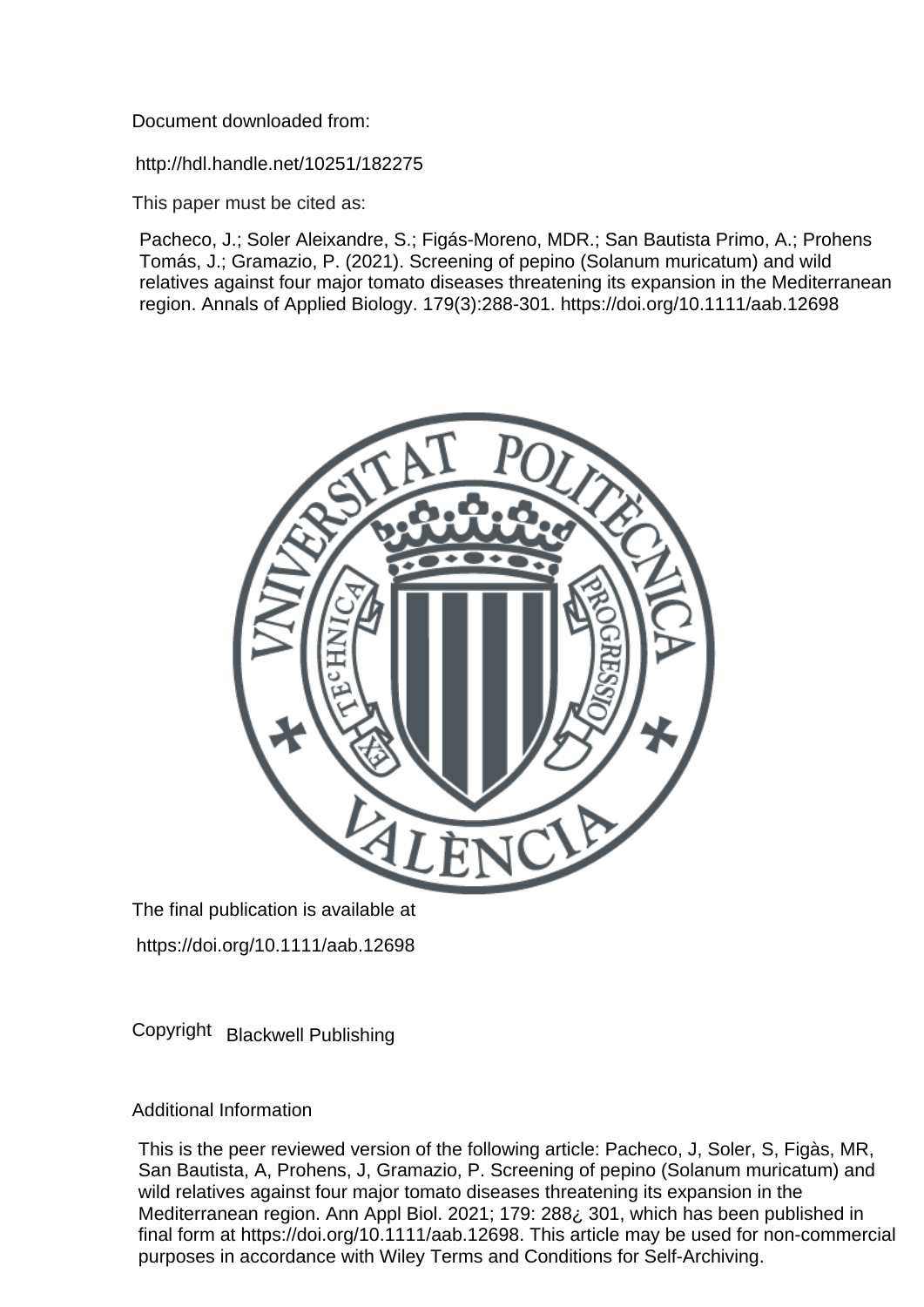# **Screening of pepino (***Solanum muricatum***) and wild relatives against four major tomato diseases threatening its expansion in the Mediterranean region**

Juan Pacheco<sup>a</sup>, Salvador Soler<sup>a</sup>, Maria R. Figàs<sup>a</sup>, Alberto San Bautista<sup>b</sup>, Jaime Prohens<sup>a</sup>, Pietro Gramazio<sup>c,\*</sup>

# **Affiliations**

a *Instituto de Conservación y Mejora de la Agrodiversidad Valenciana, Universitat Politècnica de València, Camino de Vera 14, 46022 Valencia, Spain* <sup>b</sup>*Departamento de Producción Vegetal, Universitat Politècnica de València, Camino de Vera 14, 46022 Valencia, Spain* <sup>c</sup>*Faculty of Life and Environmental Sciences, University of Tsukuba, 1-1-1 Tennodai, 305-8572, Tsukuba, Japan*

⁎ Corresponding author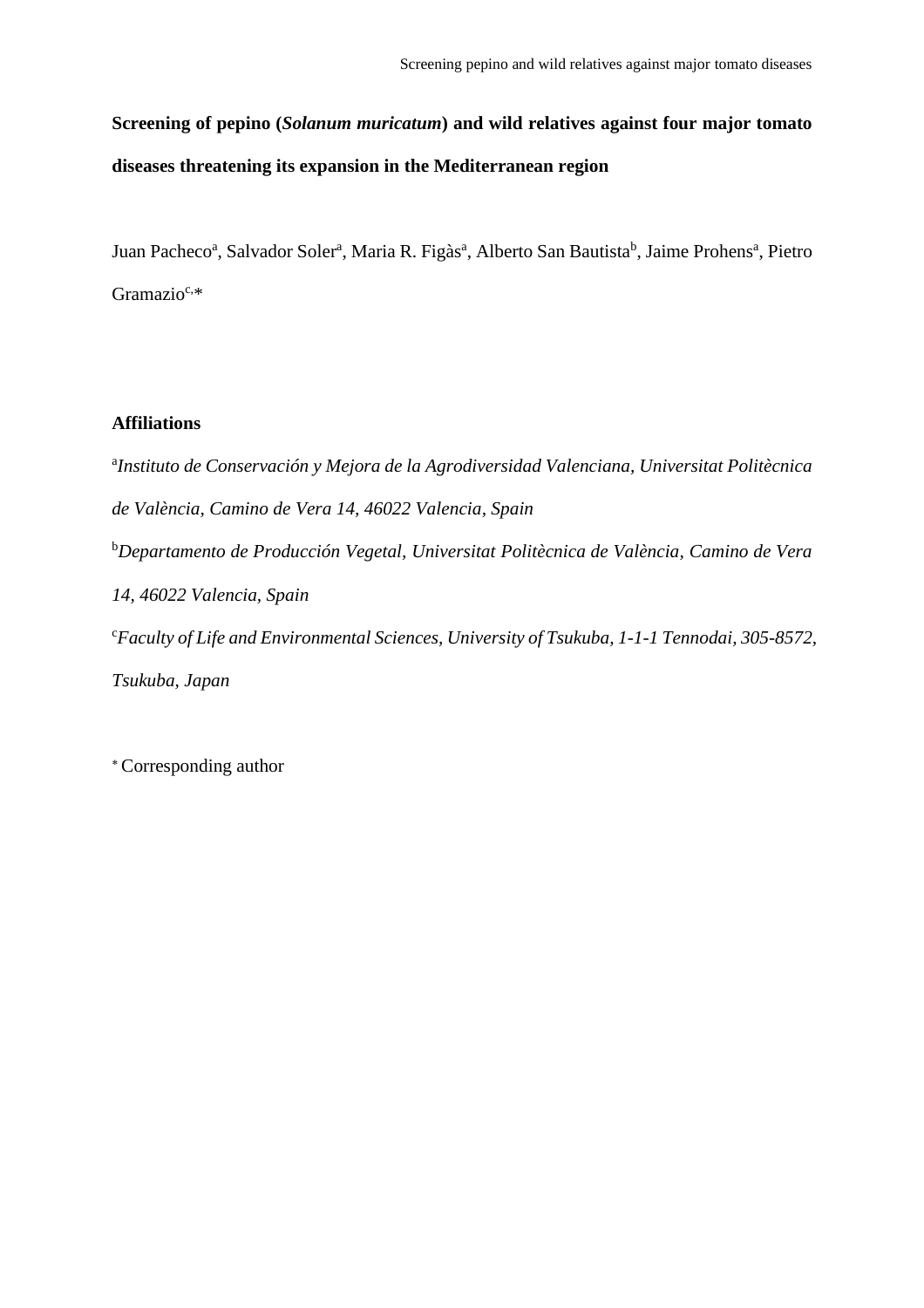#### **SUMMARY**

The pepino (*Solanum muricatum*) is an Andean vegetable crop closely related to tomato. In the last decades it has been introduced in the Mediterranean region and other parts of the world as a potential new crop. However, several tomato major pathogens may threaten the expansion of pepino cultivation. We identified *Fusarium oxysporum f. sp. lycopersici* (FOL), *Verticillium dahliae* (VE), pepino mosaic virus (PepMV), and tomato mosaic virus (ToMV) as four of the most likely pathogens to cause damage to pepino crops in Mediterranean climates. In order to evaluate the response of the pepino genepool against these pathogens, as well as to identify sources of tolerance, we inoculated six accessions of cultivated pepino, nine accessions of seven pepino wild relatives, and one interspecific hybrid with FOL, VE, PepMV and ToMV and followed its symptomatology for 30 d (FOL and VE) or 60 d (PepMV and ToMV). ELISA tests were also performed for PepMV and ToMV. Susceptible tomato materials were used as controls. The pepino genepool displayed fewer symptoms than susceptible tomato controls after inoculation with FOL, with most accessions being tolerant or resistant. Regarding VE, a wide variation of values for the symptoms index (SI) was observed, with three cultivated pepino accessions displaying tolerance. For PepMV a wide variation for SI was also observed, with one accession of *S. caripense* being resistant, and several accessions of pepino and other wild relatives displaying different degrees of tolerance. PepMV absorbance values obtained by ELISA tests followed a pattern similar to that of SI. For ToMV no resistances were found, although two wild accessions and the interspecific hybrid displayed low values for the SI and were considered as moderately tolerant. ELISA tests against ToMV revealed that the virus replicated well in all materials. None of the accessions evaluated displayed resistance or high levels tolerance to the four pathogens, but some of them were complementary for resistance or high levels of tolerance. Although the interspecific hybrid tested was not resistant to any of the pathogens, it was tolerant to FOL and PepMV and moderately tolerant to VE and ToMV. A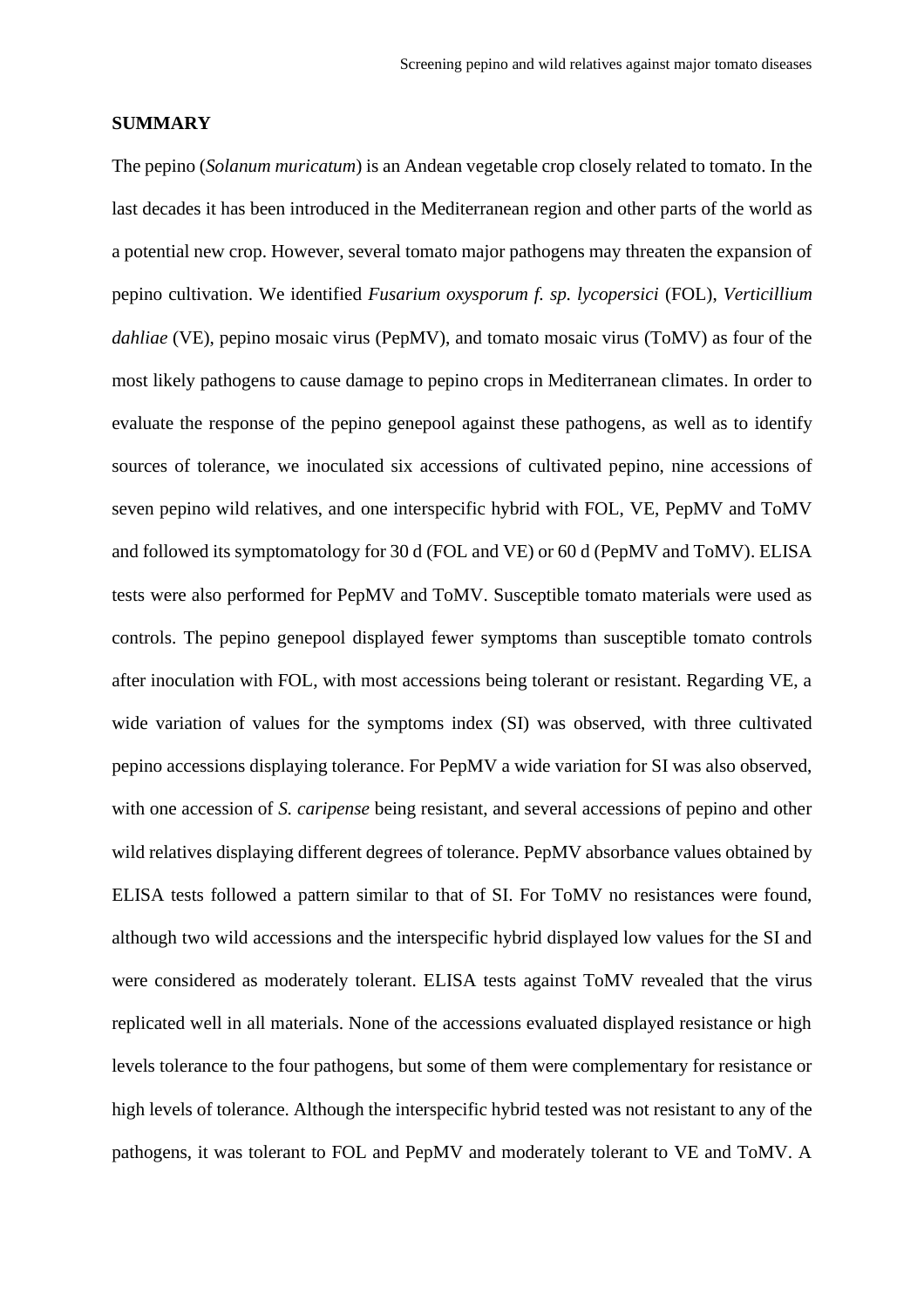multivariate hierarchical clustering revealed similar patterns among accessions in the response to the two fungal diseases (FOL and VE) on one side and to the two viral ones (PepMV and ToMV) on the other. The information generated in this study has allowed identifying materials within the pepino genepool for the development of multi-resistant pepino cultivars to major diseases threatening its expansion in the Mediterranean region.

**Keywords:** DAS-ELISA, *Fusarium oxysporum* f. sp. *lycopersici*, inoculation, PepMV, *Solanum muricatum*, ToMV, *Fusarium oxysporum* f. sp. *lycopersici*; *Verticillium dahliae*.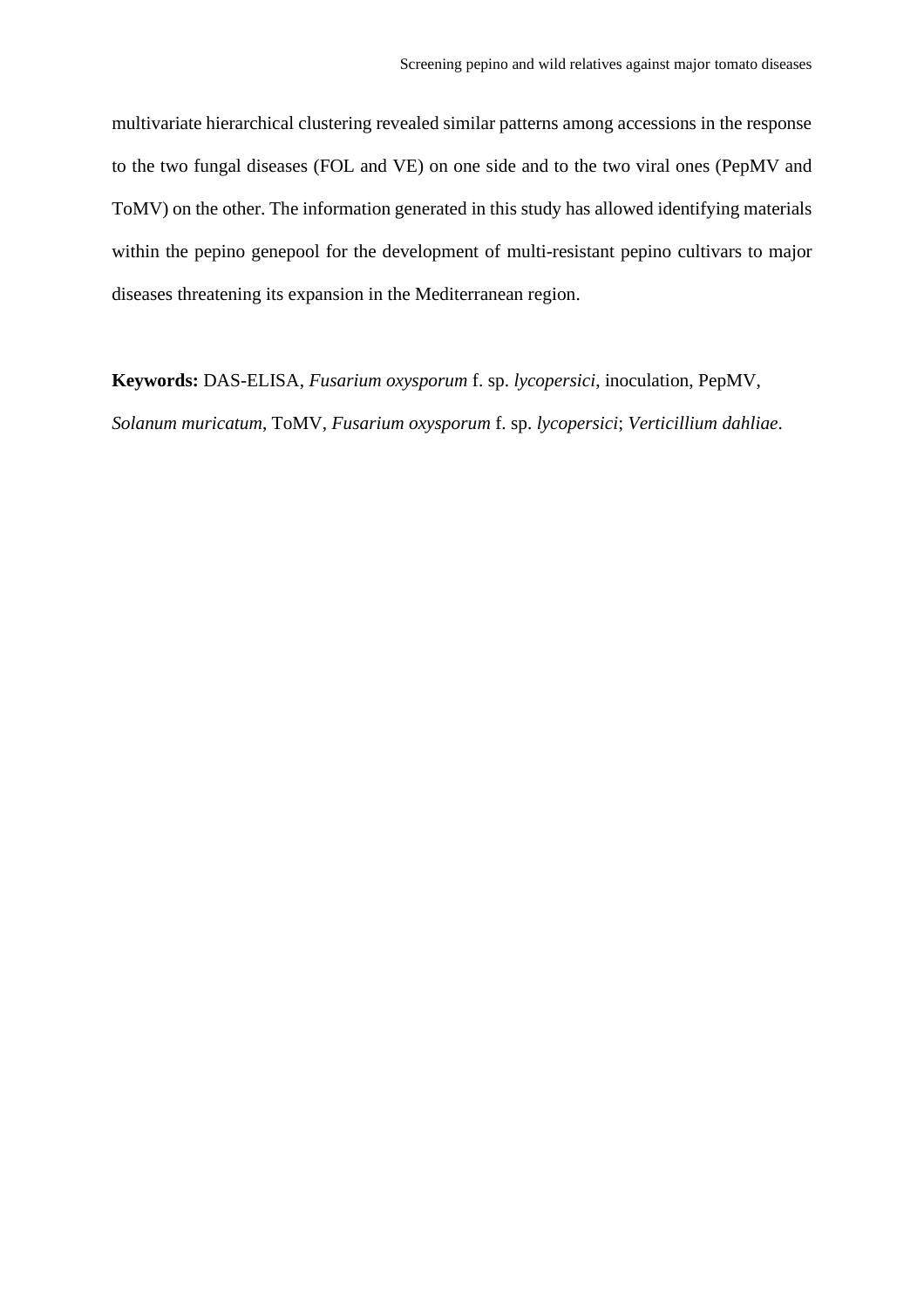# **1. Introduction**

The pepino (*Solanum muricatum* Aiton), also known as "pepino dulce" or "sweet cucumber", is a vegetatively propagated vegetable crop native to the Andean region grown for its fruits (Prohens et al., 1996). Pepino fruits are fleshy, typically of a golden yellow color with purple stripes, and can be consumed as a fresh table fruit in the case of cultivars that have more aromatic and sweet fruits, or as a vegetable in salads, for cultivars with less sweet and more acid fruits (Rodríguez-Burruezo et al., 2011). Although pepino cultivation has been mainly restricted to the Andean region, in the last decades there has been a growing interest in several countries from the Mediterranean region, as well as in China, Japan, New Zealand, or the USA, in introducing pepino as a new vegetable crop (Rodríguez-Burruezo et al., 2011; Herraiz et al., 2015a; Gurung et al., 2016; Kim et al., 2017). However, the introduction of pepino in other countries outside its region of origin is threatened due to susceptibility to pests and diseases of tomato (Nuez & Ruiz, 1996), which is phylogenetically closely related to pepino (Herraiz et al., 2015a, 2016a; Särkinen et al., 2013).

In the Mediterranean region, pepino is mostly grown as a greenhouse crop, following agricultural practices similar to those of tomato (Prohens et al., 1999; Rodríguez-Burruezo et al., 2011). Under these protected cultivation conditions, we have identified two fungal and two viral pathogens that affect tomato (Lahoz et al., 2015), namely *Fusarium oxysporum* f. sp. *lycopersici* (FOL), *Verticillium dahliae* (VE), pepino mosaic virus (PepMV), and tomato mosaic virus (ToMV), that potentially could cause significant damage to pepino crops (Ge et al., 2012; Jones et al., 1980; Nuez & Ruiz, 1996; Pérez-Benlloch et al., 2001). Although late blight (*Phytophthora infestans*) is a serious disease of pepino in its region of origin (Adler et al., 2002), in the Mediterranean area is infrequent in tomato (Lahoz et al., 2015), probably because most of its cultivation, like that of pepino (Rodríguez-Burruezo et al., 2011), is under controlled greenhouse conditions that do not favour its spread.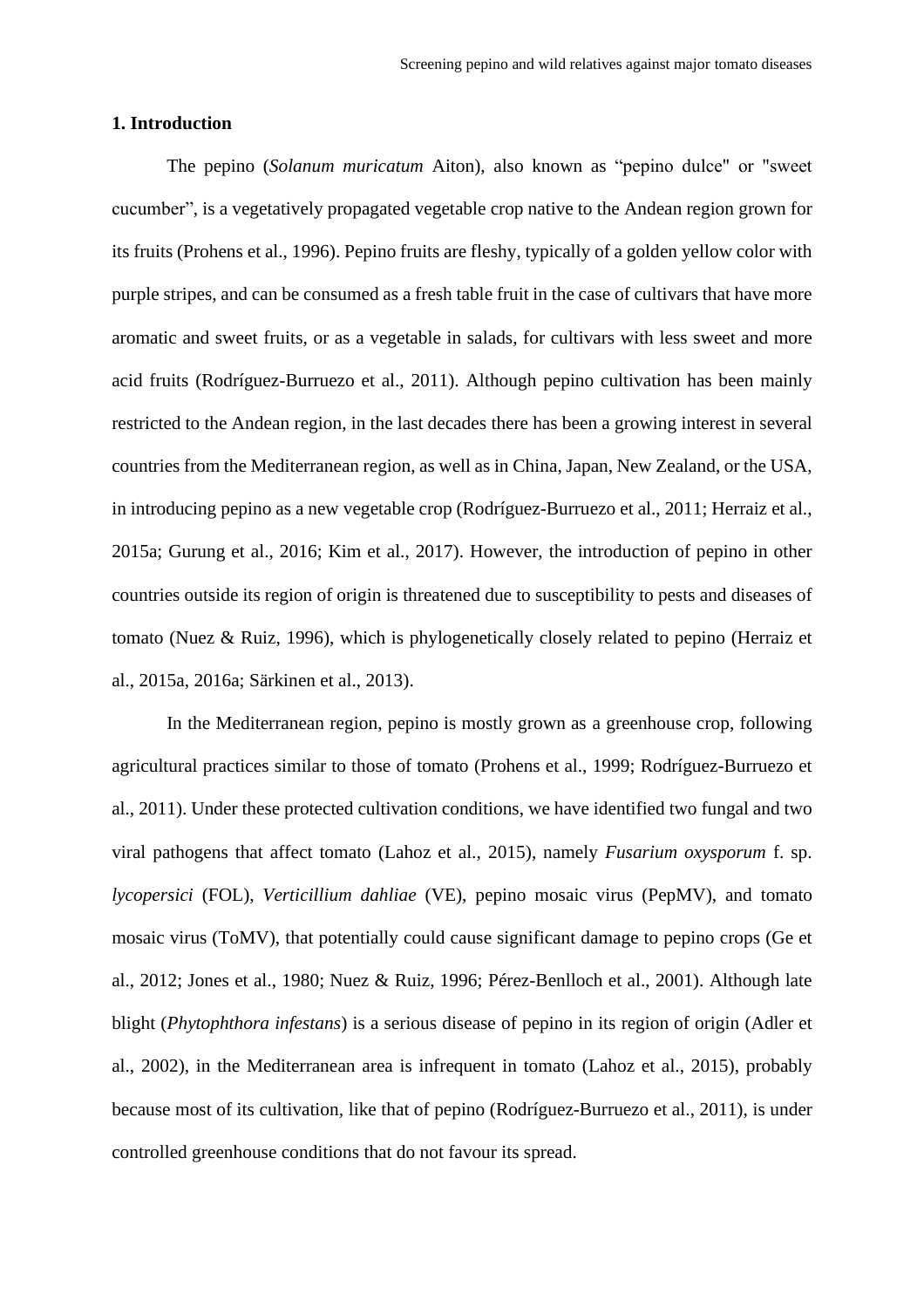Fusarium wilt caused by *Fusarium oxysporum* is one of the most devastating fungal diseases of tomato and pepino (Nuez & Ruiz, 1996; Mandal et al., 2009). It is soil-borne and affects both greenhouse and open field cultivation in temperate vegetable production areas through irrigation water and contaminated farm equipment (Maurya et al., 2019). In tomato, FOL directly penetrates roots and colonizes vascular tissue (Srinivas et al., 2019), causing yellowing of the leaves and wilting of the plants, which can lead to a complete loss of production (Nirmaladevi et al., 2016). Under wet conditions, white, pink or orange fungal growth can be seen on the surface of the affected stems (Ajilogba & Babalola, 2013).

Verticillium wilt is caused by VE, a fungal pathogen that affects a wide range of solanaceous hosts (Inderbitzin & Subbarao, 2014; Klosterman et al., 2009), responsible for serious economic losses both in the greenhouse and in open field cultivations (Gayoso et al., 2010). This pathogenic fungus infects roots and then invades the xylem (Hu et al., 2019), causing in tomato and eggplant symptoms of vascular discoloration, wilting and yellow-bronze leaf spots, with reduction of growth, yield and fruit quality, and eventually plant death (Karagiannidis et al., 2002). The pathogen spreads especially by irrigation and infested seeds and locally from field to field through crop management practices(Baroudy et al., 2018; Carroll et al., 2018).

PepMV, a potexvirus that was first isolated from infected pepino plants in 1980 (Jones et al., 1980), causes important losses worldwide in tomato production, especially in Europe and North America (Souiri et al., 2017). The symptoms in pepino include yellow mosaic in young leaves (Jones et al., 1980), while in tomato are very diverse, and may occur in the form of fruit discoloration, chlorosis and yellow angular leaf spots, severe leaf mosaics and occasionally leaf or stem necrosis (Hanssen & Thomma, 2010; Hasiów-Jaroszewska & Komorowska, 2013; Sempere et al., 2016; Soler et al., 2011). PepMV is transmitted mechanically with high efficiency, mainly during cultural pruning and fruit harvesting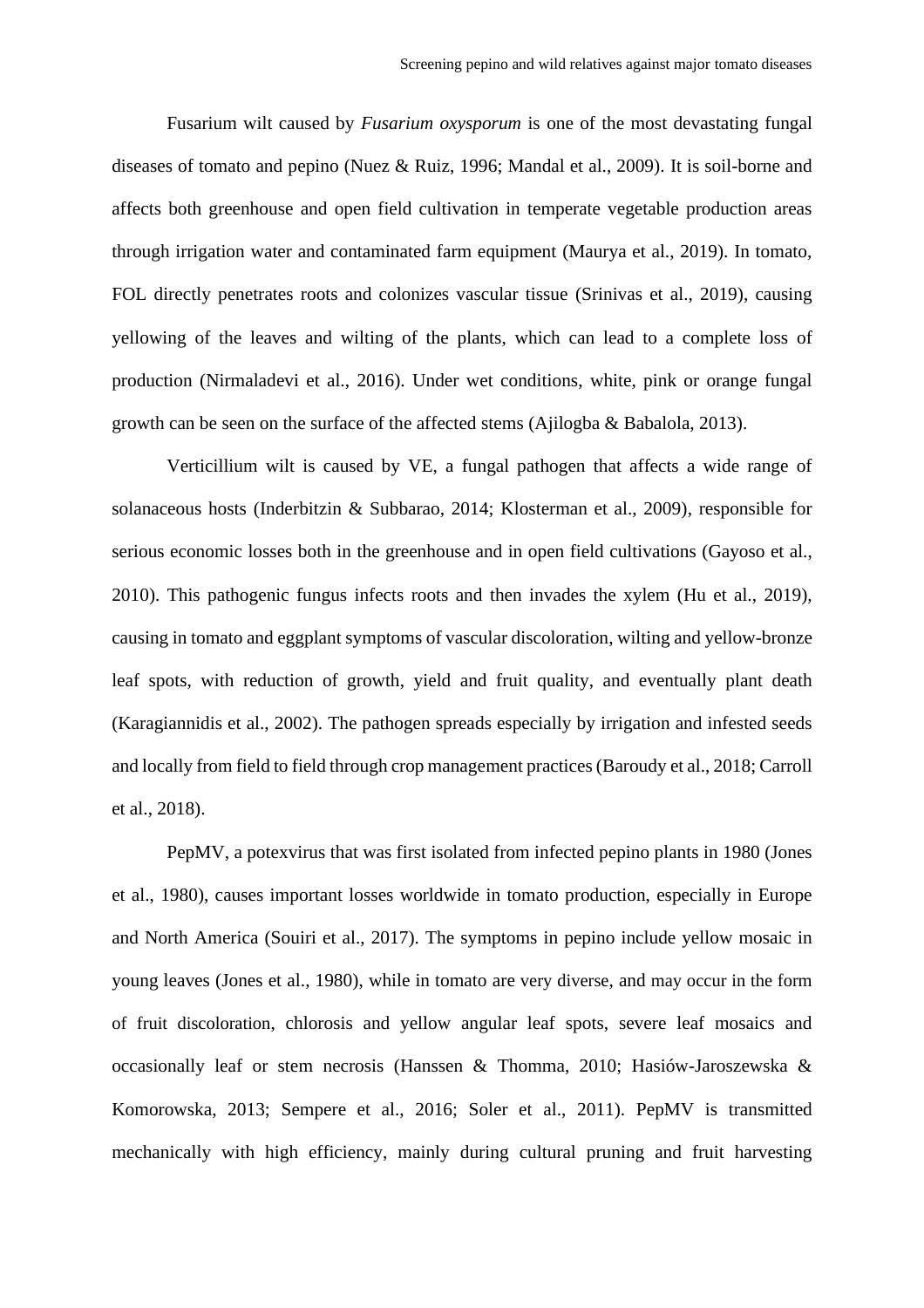practices through contaminated tools and clothing (Hasiów-Jaroszewska et al., 2010). In addition, low rates of transmission have been reported by bumblebees, seeds, vegetative propagation and the soil-borne fungus *Olpidium virulentus* (Alfaro-Fernández et al., 2010; Córdoba-Sellés et al., 2007; Schwarz et al., 2010; Shipp et al., 2008; Van der Vlugt & Stijger, 2009).

ToMV, a member of the genus *Tobamovirus* (Adams et al., 2009), has a wide host range including members of the Solanaceae family such as tomato and pepino, undermining their yield and fruit quality (Ge et al., 2012; Leiva-Brondo et al., 2006; Pérez-Benlloch et al., 2001; Ullah et al., 2019). Symptoms of infected plants, both in pepino and tomato, include local lesions, systemic mosaics on leaves, mottling, malformation, necrosis, and fern-leaf symptoms (Bae et al., 2019; Chitra et al., 1999; Leiva-Brondo et al., 2006; Park & Cha, 2002; Pérez-Benlloch et al., 2001). ToMV is efficiently transmitted through mechanical inoculation, grafting, and infested seed (Ghodoum Parizipour & Keshavarz-Tohid, 2020; Soler et al., 2010).

In tomato, decades of breeding programs, have allowed the identification of QTLs, sources of genetic resistance and major genes, either in the cultivated species or in wild relatives, to *Fusarium*, *Verticillium* and ToMV. These achievements have allowed the development of modern varieties with effective protection against these diseases (Lee et al., 2015). Resistant rootstocks are also commonly used in tomato for resistance to FOL and VE (King et al., 2010). However, so far, no effective resistance against PepMV has been incorporated in tomato (Pechinger et al., 2019), although some sources of resistance have been identified in the wild tomato *S. lycopersicoides* (Soler et al., 2011) and in tomato accessions 11R.412000 and 11R.446400 (US patent US9637757B2). In pepino, several accessions resistant to ToMV have been described, although its genetic control has not been determined so far (Leiva-Brondo et al., 2006; Pérez-Benlloch et al., 2001).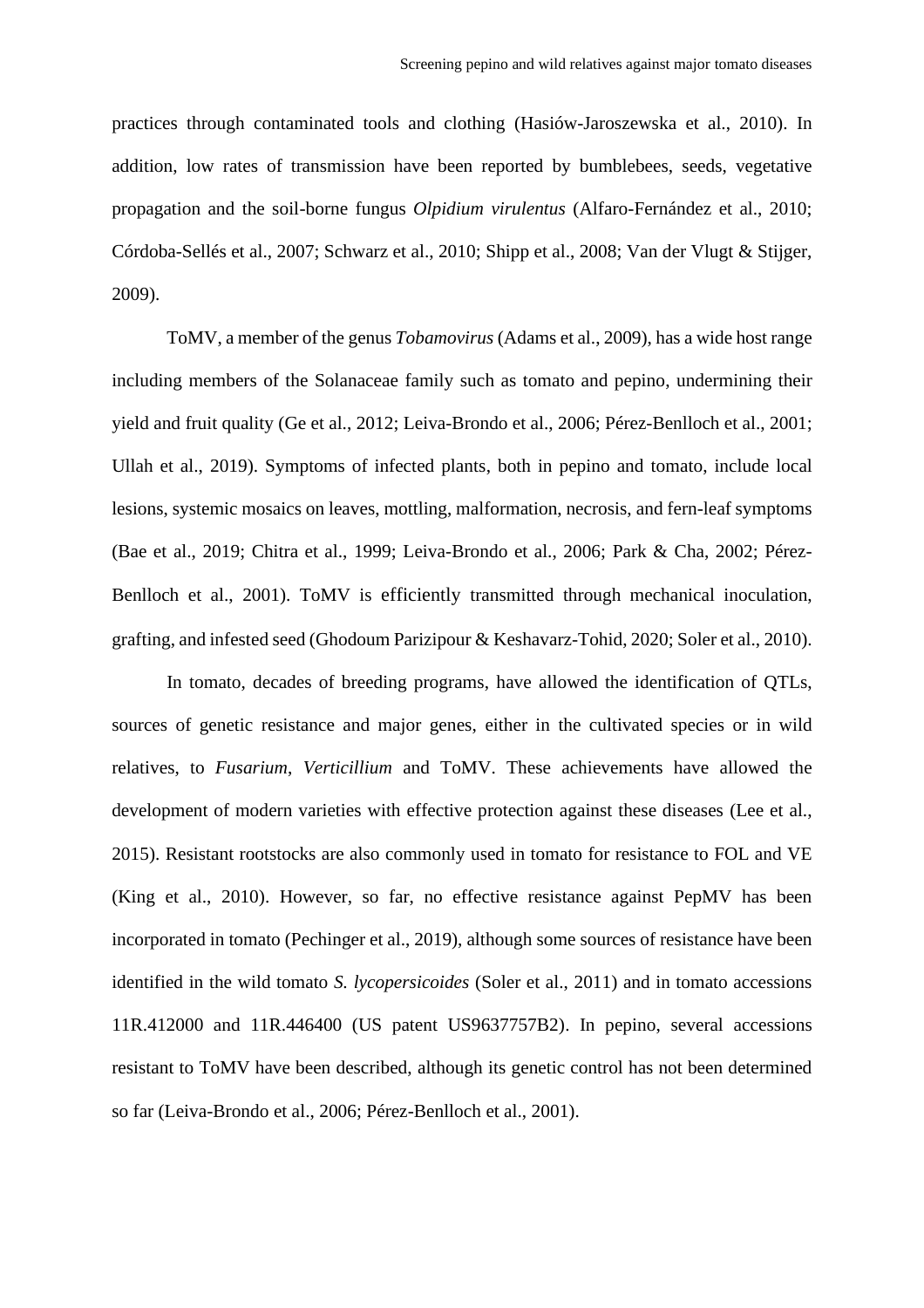The evaluation of the response of pepino to these four diseases and the search for sources of resistance or tolerance is of great relevance for the development of new cultivars of pepino in the Mediterranean region. In particular, the identification of accessions with multiple resistances or tolerances would facilitate the improvement of breeding programmes to develop new pepino cultivars with multiple resistances and/or tolerances to these major diseases. For the purpose of this paper, we considered a plant as resistant if it did not display symptoms, and as a tolerant if it had mild symptoms without a significant effect on development (Atibalentja et al., 1997; Reis et al., 2004). In this work, we evaluate the response of a collection of cultivated and wild related pepino accessions to FOL, VE, PepMV, and ToMV with the aim of evaluating the threat represented by them for pepino in Mediterranean regions and identifying new sources of variation for breeding to these diseases.

# **2. Materials and methods**

#### *2.1. Plant materials and growing conditions*

Six clonal accessions of the cultivated pepino (*Solanum muricatum*), including local Andean varieties and modern cultivars from different locations, were selected for their genetic and phenotypic diversity and for their breeding interest (Herraiz et al., 2015a; 2016b; Prohens et al., 2002; Rodríguez-Burruezo et al., 2004a) (Table 1). In addition, nine clones from seven species of pepino wild relatives (*Solanum* section *Basarthrum*) from Central and South America, plus one interspecific hybrid between cultivated pepino and a wild relative (*S. muricatum* x *S. caripense*), were chosen to represent the wild genepool diversity of pepino (Blanca et al., 2007). Finally, two accessions of tomato (*S. lycopersicum*) were included in the study as susceptible controls for the biotic stresses assessed (Table 1).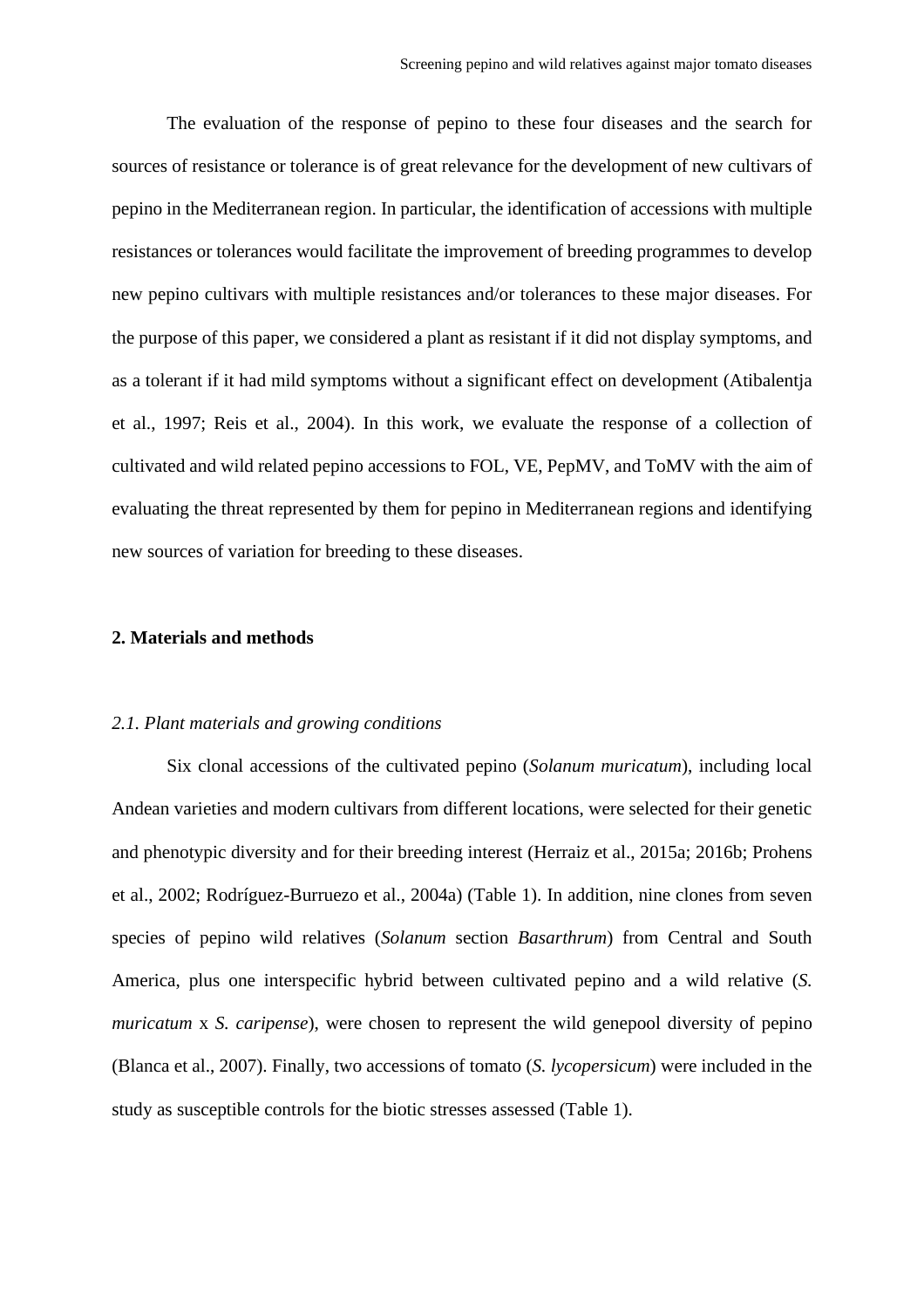All materials came from the Germplasm Bank of the Universitat Politècnica de València and from the collection of the authors. Pepino clones were vegetatively propagated *in vitro* from one individual mother plant per clone (Çavuşoğlu, 2013), whereas wild relatives were germinated from seeds following the protocol of Ranil et al. (2015) and one individual per accession was clonally propagated *in vitro* using the same protocol than for pepino. After acclimatization in a climatic chamber with 16 h light (25 °C) / 8 h dark (18 °C) and relative humidity of 65% to 95% (day and night) regime, the clones were transplanted in the same climatic chamber to  $8 \times 8 \times 6$  cm polyethylene pots filled with Neuhaus N3 substrate (Klasmann-Dellmann GmbH, Geeste, Germany). Simultaneously, tomato accessions were germinated and seedlings were maintained in a climatic chamber until transplanting to pots. For each pathogen inoculation experiment, the plants were distributed according to a completely randomized design, with each plant constituting a replicate. The number of plants tested per accession for inoculation with each of the four pathogens varied between 3 to 12 depending on plantlets availability (Table 1). In addition, one plant per accession was kept as a mock-inoculated control. These controls were kept separated in the same climatic chamber to avoid infection with the evaluated pathogens. The pathogens were evaluated one at a time to avoid cross-contaminations.

# *2.2. Pathogen preparation, inoculation and disease symptoms assessment*

Inoculation with *Fusarium oxysporum* f. sp. *lycopersici* (FOL) and *Verticillium dahliae* (VE) was performed, respectively, with FOL race 2 and VE race 0 isolates provided by Variety and Seed Study and Control Group (GEVES, Beaucouzé, France) and were cultured on Potato Dextrose Agar medium (PDA; Scharlab, Barcelona, Spain) at 24º C for 10 d for FOL and 26 ºC for 25 d for VE. Spores of FOL and VE were collected from the PDA culture by flooding the medium surface with 10 mL of sterile distilled water followed by gently scraping with a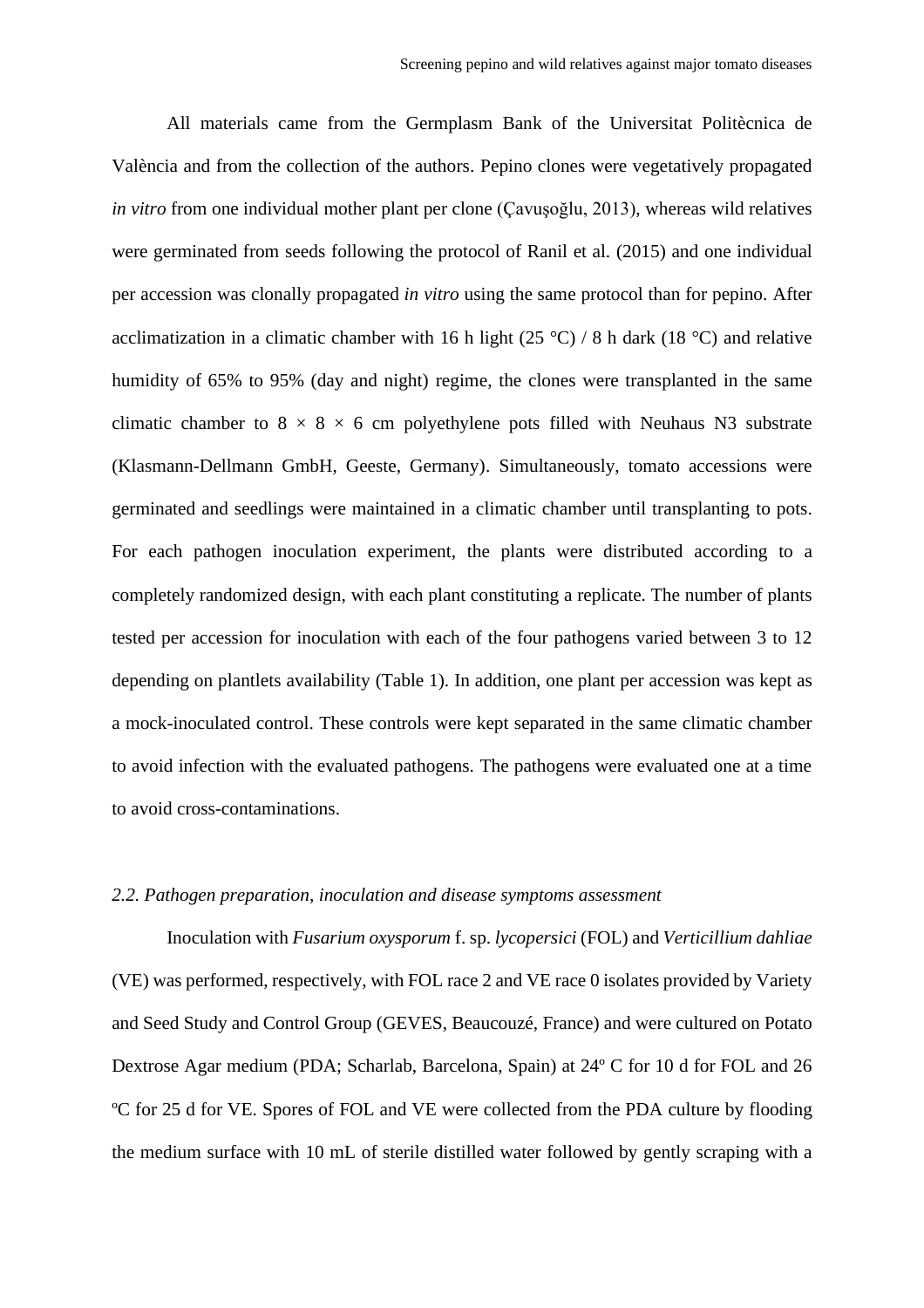loop. Spore solutions were then filtered through a sterile gauze in order to remove the hyphae and concentrations were measured using a Neubauer Chamber (Celeromics Technologies, Valencia, Spain). At the stage of four true-leaves, which corresponds to the phenological stage 104 of the specific pepino BBCH (Biologische Bundesanstalt, Bundessortenamt, CHemische Industrie) scale (Herraiz et al., 2015b), seedlings were carefully uprooted from the germination trays and the root system was washed with tap water. For inoculation with FOL or VE, 2 cm of the apical part of the root system were excised with a pair of scissors, and dipped for 3 h (FOL) or 12 h (VE), respectively, in a 150 mL conidial solution of  $1.0 \times 10^7$  spores/mL. Disease severity in each inoculated plant was evaluated at 7, 15, 21 and 30 DAI (Days After Inoculation) according to a symptoms index (SI) based on a numerical scale from 0 to 4, where  $0 =$  absence of symptoms;  $0.5 =$  mild symptoms;  $1 =$  moderate symptoms;  $2 =$  severe symptoms;  $3 =$  very severe symptoms; 4 = dead plant (Atibalentja et al., 1997; Reis et al., 2004).

Inoculation with pepino mosaic virus (PepMV) and tomato mosaic virus (ToMV) was performed, respectively, with PepMV isolate PV-0750 provided by Leibniz Institute DSMZ-German Collection of Microorganisms and Cell Cultures (DSMZ, Braunschweig, Germany), which was obtained from tomato-infected plants collected in the region of Almeria (Spain), and ToMV race 0 provided by GEVES. Inoculum of PepMV and ToMV were prepared using a 1:10 (w:v) proportion of infected tomato leaves and inoculation buffer. The inoculation buffer was prepared using the procedure described by Figàs et al. (2017). The solution was homogenised by macerating 1 g of virus-infected leaves of tomato with 10 mL of inoculation buffer using a mortar and a pestle. Carborundum 1% (w:v) (VWR International S.A.S, Pennsylvania, USA) and 1% (w:v) of activated charcoal (Scharlab, Barcelona, Spain) were added to the solution. PepMV and ToMV were mechanically inoculated rubbing the leaves with a cotton-bud stick, previously dipped in the inoculum when plantlets had four true leaves,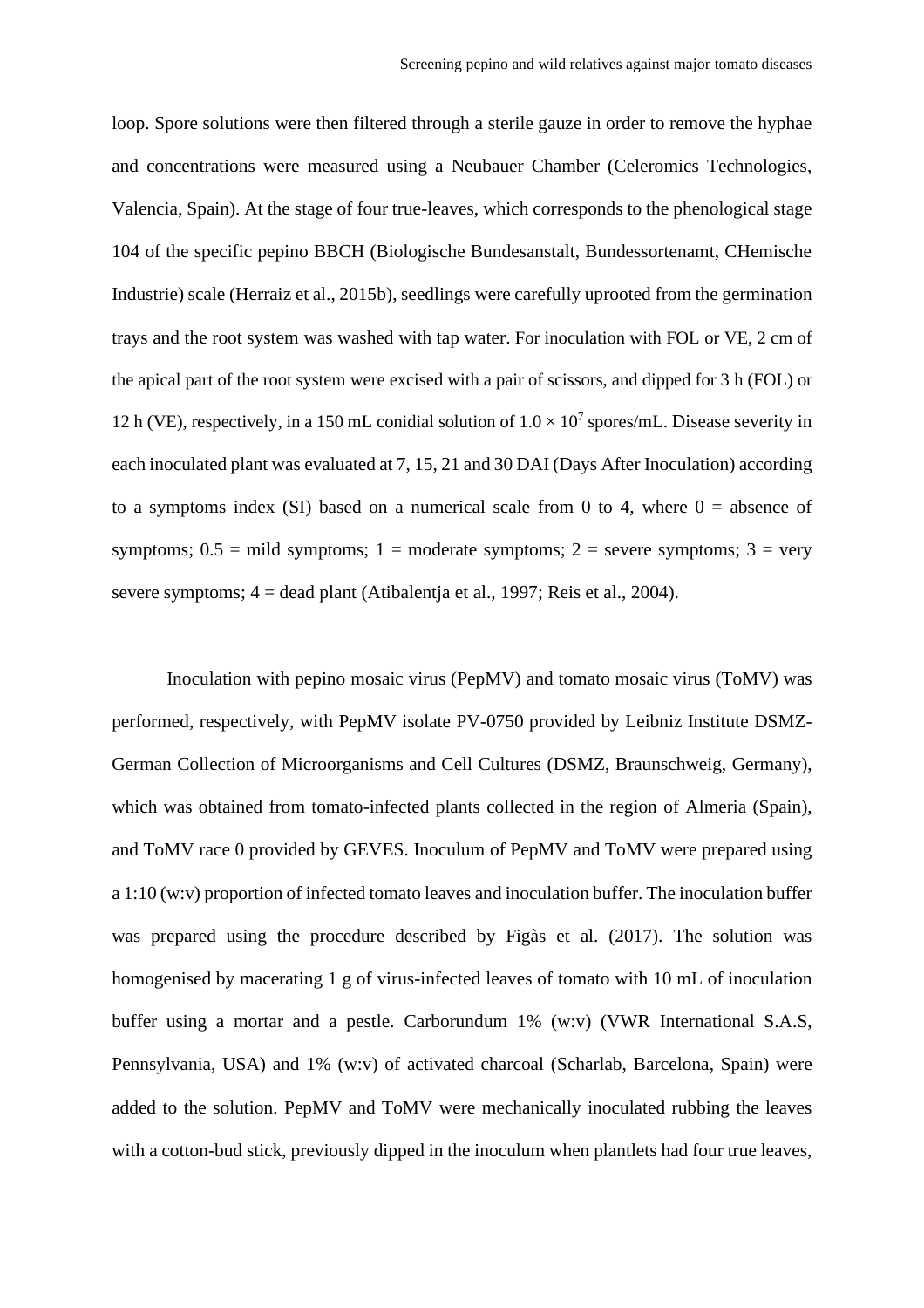stage 104 of the specific pepino BBCH scale (Herraiz et al., 2015b). All true leaves were inoculated. Mock-inoculation on the non-inoculated control plant was performed using only inoculation buffer and carborundum. Disease severity was visually scored for each individual plant at 15, 30, 45, and 60 days after inoculation (DAI) following a severity scale for the symptoms index  $(SI): 0$  = absence of symptoms;  $0.5$  = mild symptoms consisting mild mosaic, plant recovered in the apical leaves;  $1 =$  moderate symptoms characterized by intensification of first symptoms, and mottling on leaves;  $2 =$  severe yellow mosaic and mottling on leaves; 3  $=$  very severe mottling and necrotic lesions on stems  $4 =$  plant death. Double Antibody Sandwich - Enzyme-Linked Immunosorbent Assay (DAS-ELISA) was performed on young new leaves of each plant to evaluate the presence and level of virus accumulation. PepMV and ToMV antibodies and their enzyme conjugate were supplied by Loewe Biochemica (Sauerlach, Germany). The absorbance of the serologic reaction was measured at 405 nm with a Bio-Rad iMark 550 microplate reader (Bio-Rad Laboratories, Hercules, California, USA). A sample was considered infected (positive) when the absorbance was higher than the average absorbance of the mock-inoculated controls plus three times their standard deviation, representing a final threshold value of 0.174 for PepMV and 0.123 for ToMV. Samples were considered to be non-infected (negative) when the absorbance value was below these thresholds.

Disease severity was used to discriminate the accessions in four reaction classes depending on the mean maximum symptoms index (MMSI), which was obtained by averaging the maximum value for the symptoms index (SI) of each plant at any of the dates in which symptoms were evaluated. Plants with a  $MMSI = 0$  were considered to be resistant (R); those with a  $0 <$  MMSI  $\leq$  0.5 were considered to be tolerant (T); those with 0.5  $<$  MMSI  $\leq$  1.0 were considered to be moderately tolerant (MT); while those with  $MMSI > 1.0$  were considered to be susceptible  $(S)$ .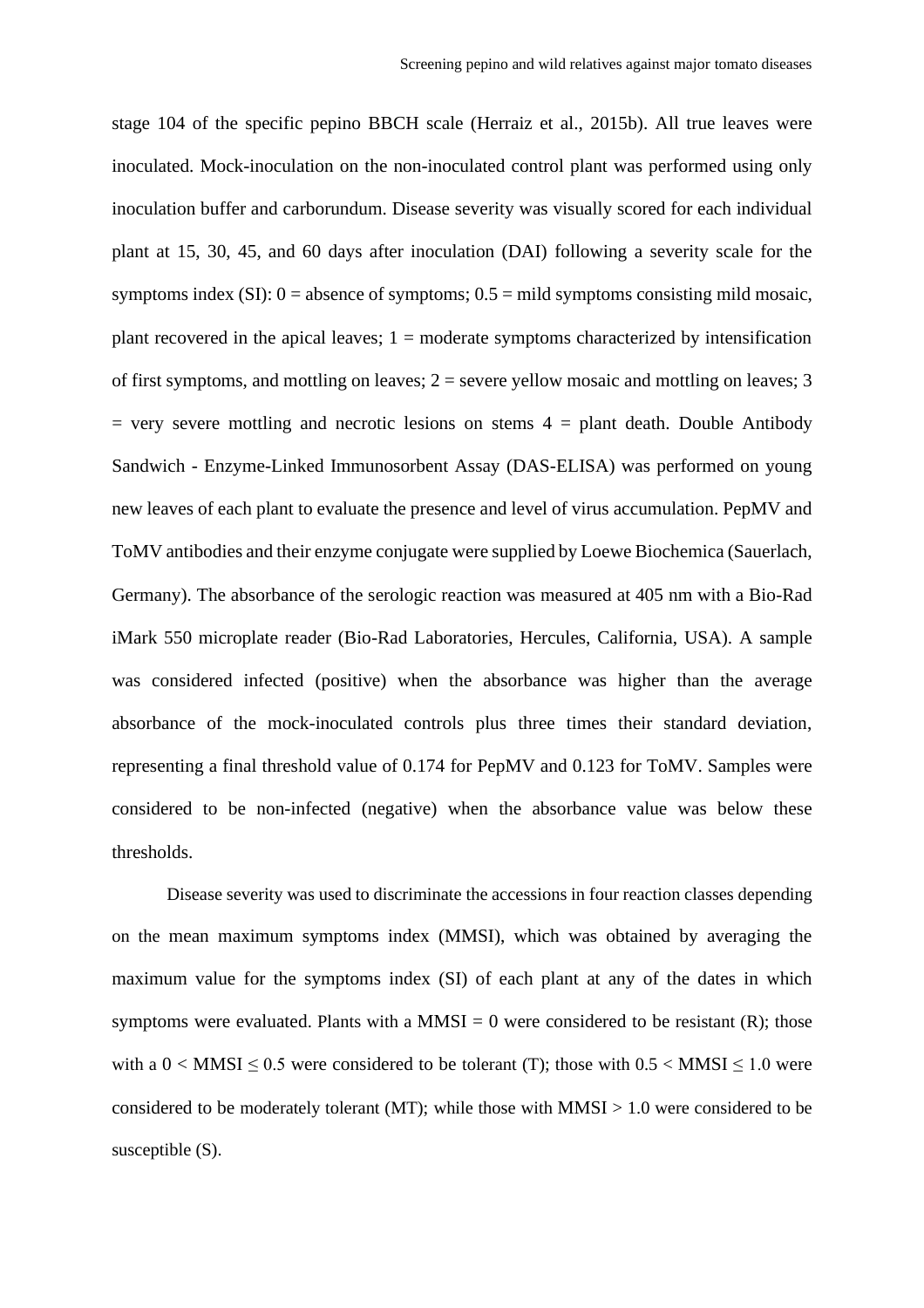# *2.3. Data analyses*

For each combination of accession and disease, the mean and standard error (SE) of the MMSI was calculated. For the two viral diseases, the mean and SE of mean maximum absorbance (MMA) and viral accumulation index, were also calculated. MMA values were obtained by averaging the maximum value for the absorbance of each plant at any of the dates in which symptoms were evaluated, while viral accumulation index values were obtained from the quotient between the viral accumulation of each accession and that of the control, which had a standardized value of 1.00. Pearson linear correlations for MMSI for the four diseases and MMA for PepMV and ToMV were calculated. A hierarchical clustering multivariate analysis using all data from the four pathogens was performed using the package "gplot" as an enhanced version or its basic function stats in R (Warnes et al., 2016). Genotypes were divided into different clusters using Ward's hierarchical clustering method (Kamble, 2010), and the patterns of their disease traits were shown in colors in the heatmap.

# **3. Results**

#### *3.1. Symptoms evolution*

# *3.1.1. Fusarium oxysporum* f. sp. *lycopersici* (FOL)

Mild symptoms of chlorosis were observed at 7 DAI on the inoculated leaves of the tomato susceptible control plants, with SI values of 0.11 for MLL and of 0.65 for VLC (Supplementary data S1). Symptoms became more severe at 15 DAI with values of the SI of 0.94 for MLL and 1.75 for VLC, and increased progressively (Figure 1). At 30 DAI, all inoculated susceptible control plants developed severe disease symptoms, reaching values for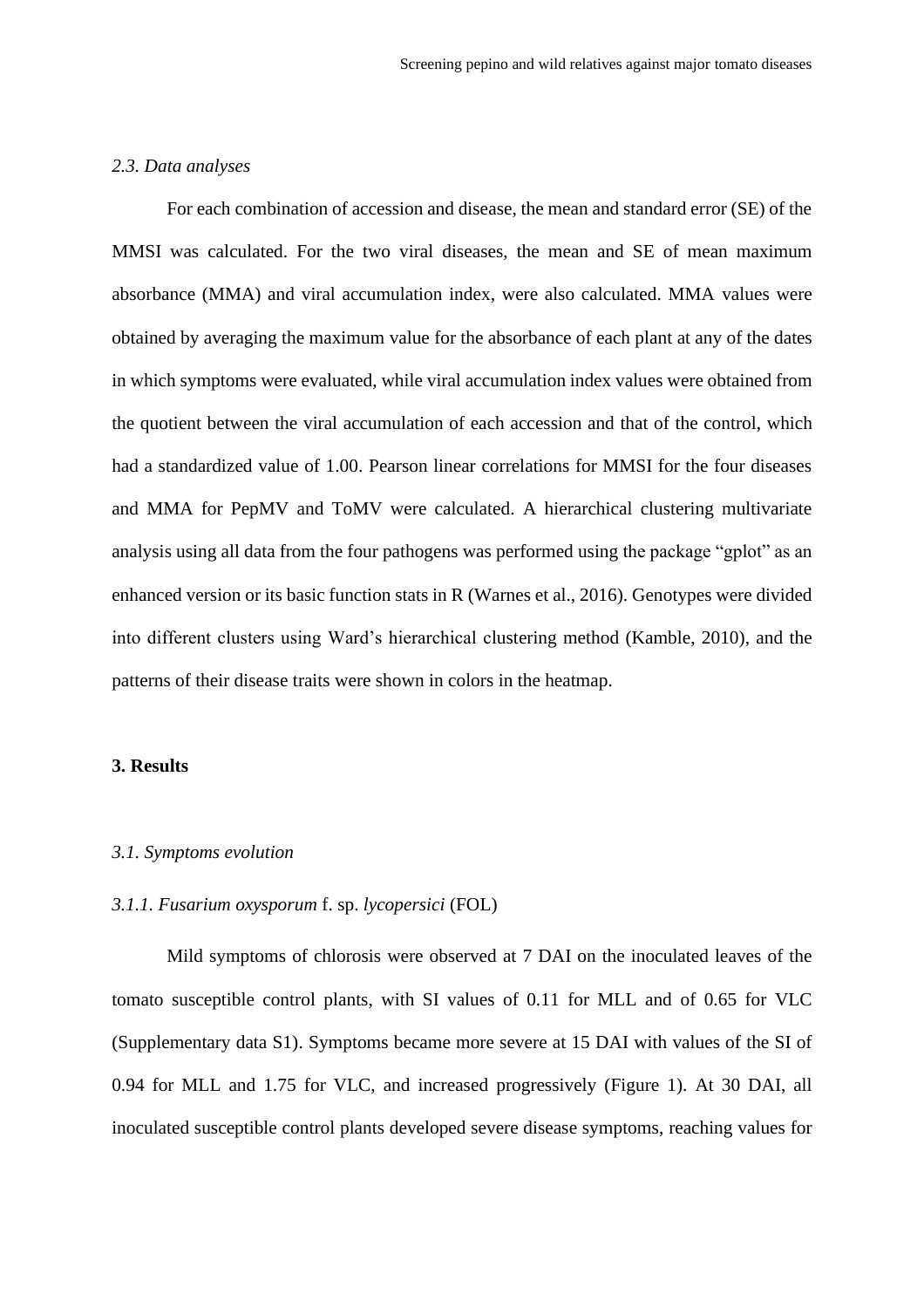SI of 3.10 for MLL and 3.80 for VLC (Figure 2C and Table 2), indicating a high infectivity of the inoculum used and the effectiveness of mechanical inoculation.

Regarding the cultivated *S. muricatum* materials, at 7 DAI, mild symptoms were observed in all accessions, except in Mur2, which did not display any symptoms (Figure 1 and Supplementary Data S1). However, from 15 DAI until the end of the experiment at 30 DAI no more symptoms were observed in any of the *S. muricatum* accessions (Figure 1). Thus, except Mur6, which had an MMSI of 1.15, the pepino clones could be considered as resistant (in the case of Mur2) or tolerant (in the case of the other five accessions) to FOL race 2 (Table 2).

Six out of the ten clones of pepino wild relatives showed mild symptoms of FOL infection at 7 DAI, with SI ranging from 0.05 of Trac to 0.75 of Base (Supplementary data S1). However, just two of them (Cane with SI of 0.33 and Cati with 0.5), plus Car3 (0.57) and Frax (0.17), which were asymptomatic at 7 DAI, exhibited symptoms at 15 DAI. From 21 DAI until the end of the experiment, only Cane continued exhibiting disease symptoms (Figure 2B). Two out of three *S. caripense* accessions, Car1 and Car2, did not develop any symptoms throughout the experiment (Table 2 and Figure 2A). Similarly, the Trac, Cati, Perl, Frax accessions and the hybrid Hb displayed only slight symptoms in responses to FOL infection, with MMSI values ranging from 0.05 to 0.5 (Table 2), and they could be considered as tolerant. Finally, Cari3 and Bas exhibited moderate disease severity, with MMSI values ranging from 0.57 to 0.75, indicating moderate tolerance against FOL, while Cane with MMSI of 1.5 was classified as susceptible (Table 2).

#### *3.1.2. Verticillium dahliae* (VE)

Plants of the susceptible tomato controls exhibited moderate symptoms at 7 and 15 DAI, with SI values of 0.78 for MLL and 0.60 for VLC (Supplementary data S1), showing the typical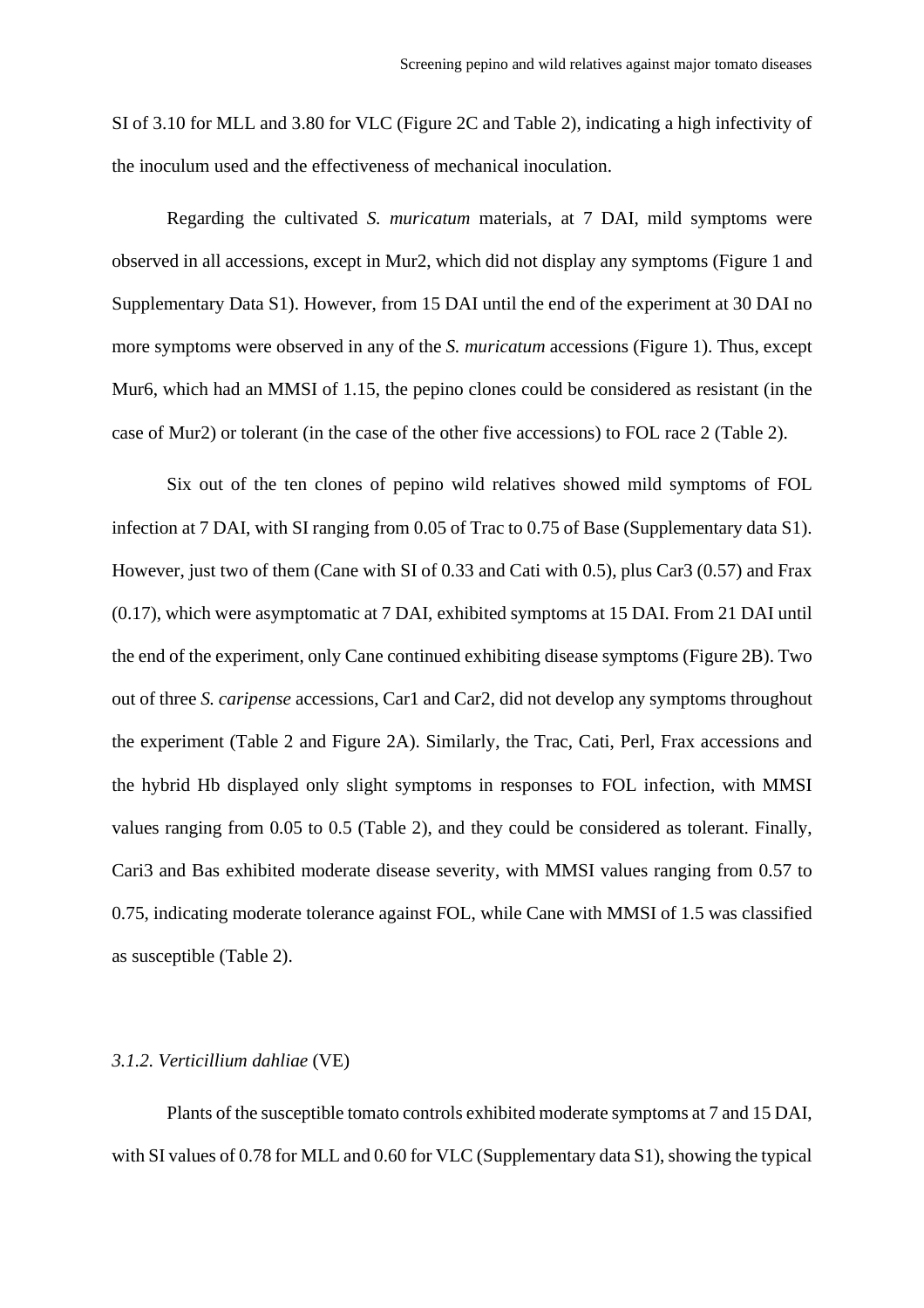symptoms of the disease, consisting of leaf chlorosis stem yellowing (Figure 2F). The intensity of symptoms increased with time with SI from 2.00 and 1.50 for MLL and VLC, respectively at 21 DAI, to 3.00 for both tomato accessions at 30 DAI (Figure 1). The MMSI values of 3.00 for controls confirmed that the VE infection was correctly made (Table 2).

The response of the accessions tested of pepino and wild relatives' genotypes varied considerably. Symptoms of VE on pepino clones appeared 7 DAI after the inoculation, except for Mur3 that exhibited slight symptoms (SI=0.50) at this date (Figure 1 and Supplementary Data S1). At 21 DAI, also Mur5 (0.08), Mur6 (0.25) and Mur1 (0.50) showed light symptoms while those of Mur3 substantially increased  $(2.00)$ . At the end of the experiment, all clones reached higher symptoms levels, with MMSI values ranging from 0.50 to 3.00 (Figure 1 and Table 2). Based on the records, three of them (Mur2, Mur4 and Mur5) could be considered as tolerant, being Mur2 and Mur4 the most promising since they showed mild symptoms (0.50) only at 30 DAI (Figure 2D and Supplementary data S1). The rest of the accessions exhibited severe symptoms, ranging from 1.58 of Mur6 to 3.00 of Mur3, indicating higher susceptibility to VE race 0 (Figure 2E and Table 2). Regarding pepino wild relatives, they exhibited mild symptoms at 7 and 15 DAI, while only Car1, Car2 and Hb showed no symptoms (Supplementary data S1). At 21 DAI, all the accessions displayed a considerable increase in the severity of the symptoms, reaching MMSI values between 1.07 and 3.00 at the end of the experiment (Table 2 and Figure 1).

None of the wild accessions performed better than the best pepino clones. In fact, the best performance was of Hb (0.55 at 30 DAI), which is a hybrid between "Sweet Long", a pepino clone not included in this study, and Car1 that exhibited one of the worst results (MMSI of 3.00). However, the *S. caripense* accession Car2 displayed the lowest symptoms among the wild relatives, with 1.00 MMSI values, and could be considered as moderately tolerant against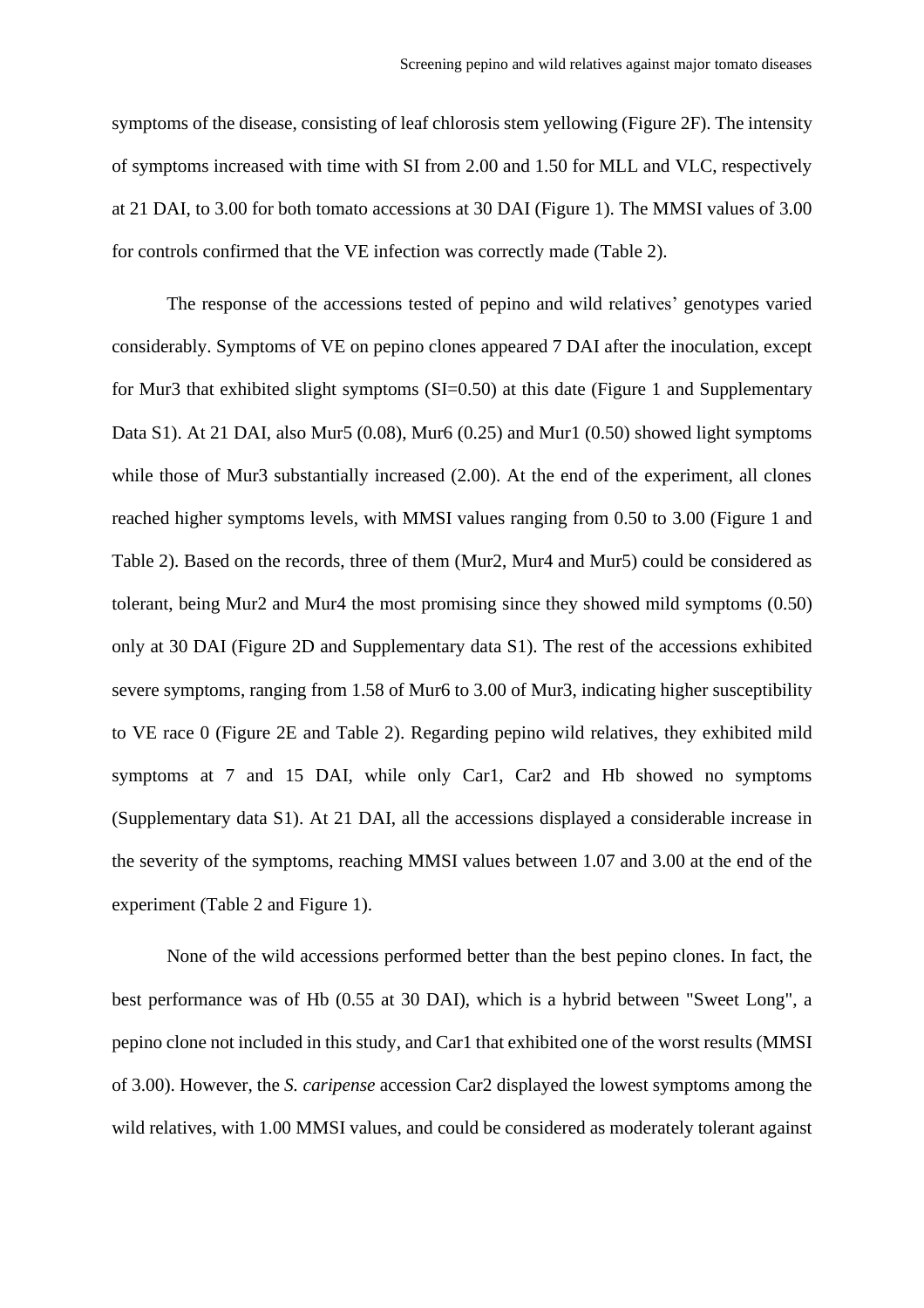VE race 0 (Table 2). The rest of the wild accessions displayed moderate to severe symptoms and therefore were classified as susceptible (Table 2).

# *3.1.3.* Pepino mosaic virus (PepMV)

The susceptible tomato control MLL showed severe symptoms(2.58) already at 15 DAI and increased progressively during all the experiment (Figure 1 and Supplementary Data S1). At 60 DAI all inoculated susceptible control plants developed severe mosaic in leaves (Figure 2I) with MMSI values of 3.03 (Table 2). The serological analyses of the plants indicated that MLL had high virus titre, with MMA values of 3.08 (Table 3 and Supplementary Data S2). Both symptoms and viral accumulation displayed high levels throughout the experiment (Figures 1 and 3). Therefore, also for this pathogen, the inoculum and inoculation were successful.

The behaviour of the tested cultivated pepino clones varied considerably among the different accessions. While some clones at 15 DAI exhibited no symptoms (Mur6) or very light ones, such as Mur 2 (0.06) and Mur4 (0.25), the rest showed mild (Mur 5 with 0.85) or severe symptoms (Mur3 with 1.50 and Mur1 with 2.00) (Figure 1 and Supplementary Data S1). After increasing at 30 DAI, the symptoms generally reached their maximum at 45 DAI and maintained stable until the end of the experiment (Figure 1). The lowest MMSI was found in Mur6 with a value of 0.50, followed by Mur2 and Mur 4 with a value of 1.00 and finally Mur3 and Mur5 with the highest MMSI (2.00) (Table 2). These symptoms results followed the same patterns of the MMA values (Supplementary Data S2). In this way, Mur6 absorbance levels were the lowest with an MMA value of 0.30, followed by Mur2 (1.43), Mur4 (1.61) and Mur3 (1.99), and finally by Mur1 (2.28) and Mur5 (2.54) (Table 3). Taking account all these data and also the normalized ones, using the susceptible control for the viral accumulation index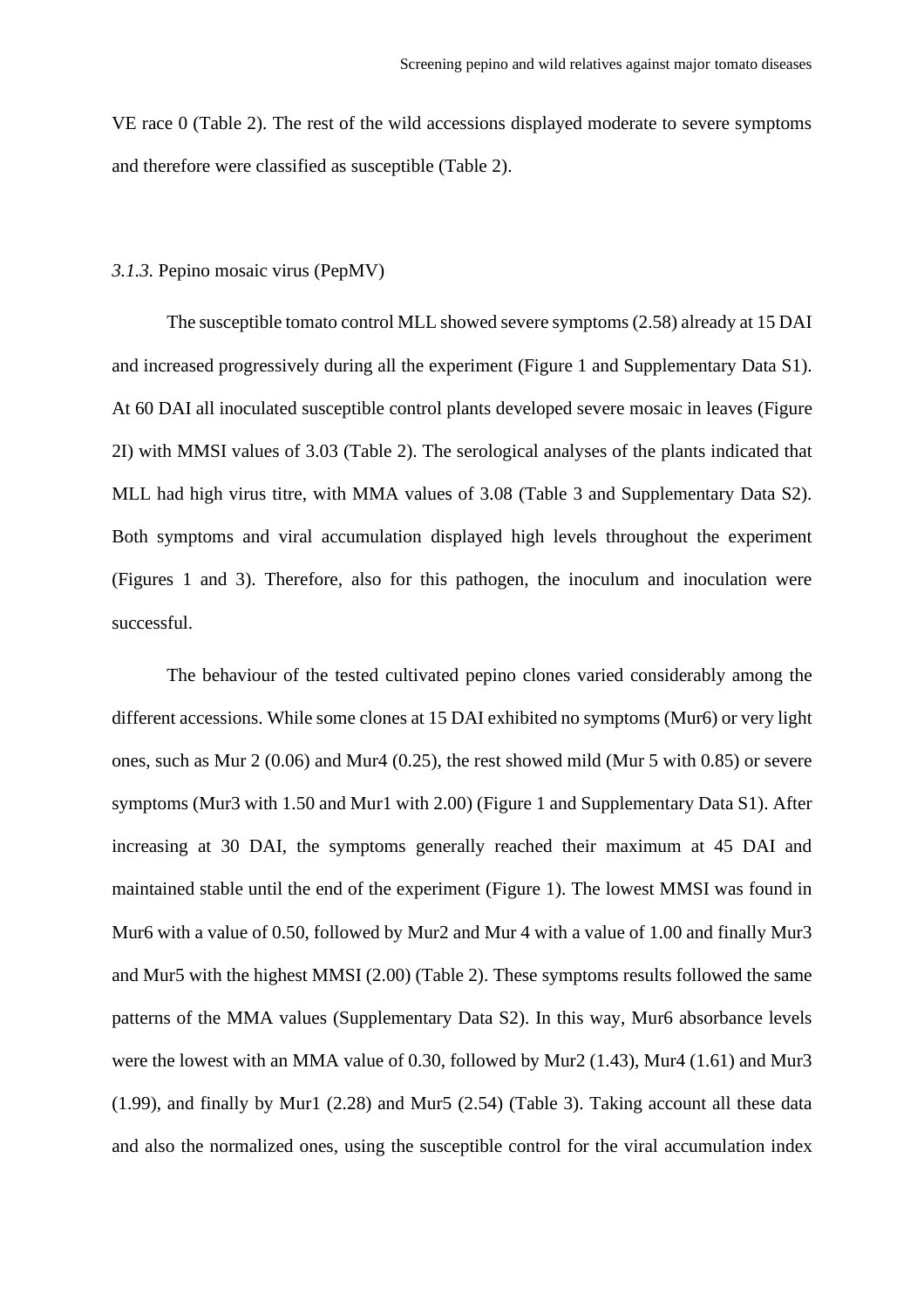(Table 3), we could consider Mur6 as tolerant, and Mur2 and Mur4 as moderately tolerant to PepMV (Figure 2 and Table 2).

Wild relatives exhibited a wide range of performance after infection with PepMV. First symptoms, from light to mild, were registered already at 15 DAI, except for Car1 and Hb (Figure 1) and similar to pepino clones they generally reached their higher values around 45 DAI (Supplementary data S1). Accession Car1 and its hybrid Hb displayed a good response against this pathogen. In this way, Car1 did not exhibit any symptoms during the test and could be considered as a resistant accession, while Hb showed mild symptoms only at 45 and 60 DAI with MMSI of 0.5 and was classified as tolerant (Table 2). Other accessions that presented moderate symptoms and low MMSI values were Perl (0.79), Car2 (0.95), Trac and Base (1.00), being moderately tolerant to PepMV (Table 2). Overall, the progression of absorbance values (Figure 3 and Supplementary Data S2) and MMA values (Table 3) were consistent with those of the progression of symptoms (Figure 1 and Supplementary Data S1) and MMSI values (Table 2).

# *3.1.4.* Tomato mosaic virus (ToMV)

The susceptible tomato control MLL showed the characteristic symptoms of ToMV infection, with light and dark green leaf mosaic, mottling and deformation of leaves (Figure 2L). At 15 DAI moderate symptoms were observed, becoming severe from 30 DAI on until the end of the experiment (Figure 1 and Supplementary Data S1). The absorbance values were high at 15 DAI but decreased slightly at the end of the experiment with a MMA of 1.86 (Figure 3 and Supplementary Data S2). Again, this indicates that the conditions and the inoculation method were adequate.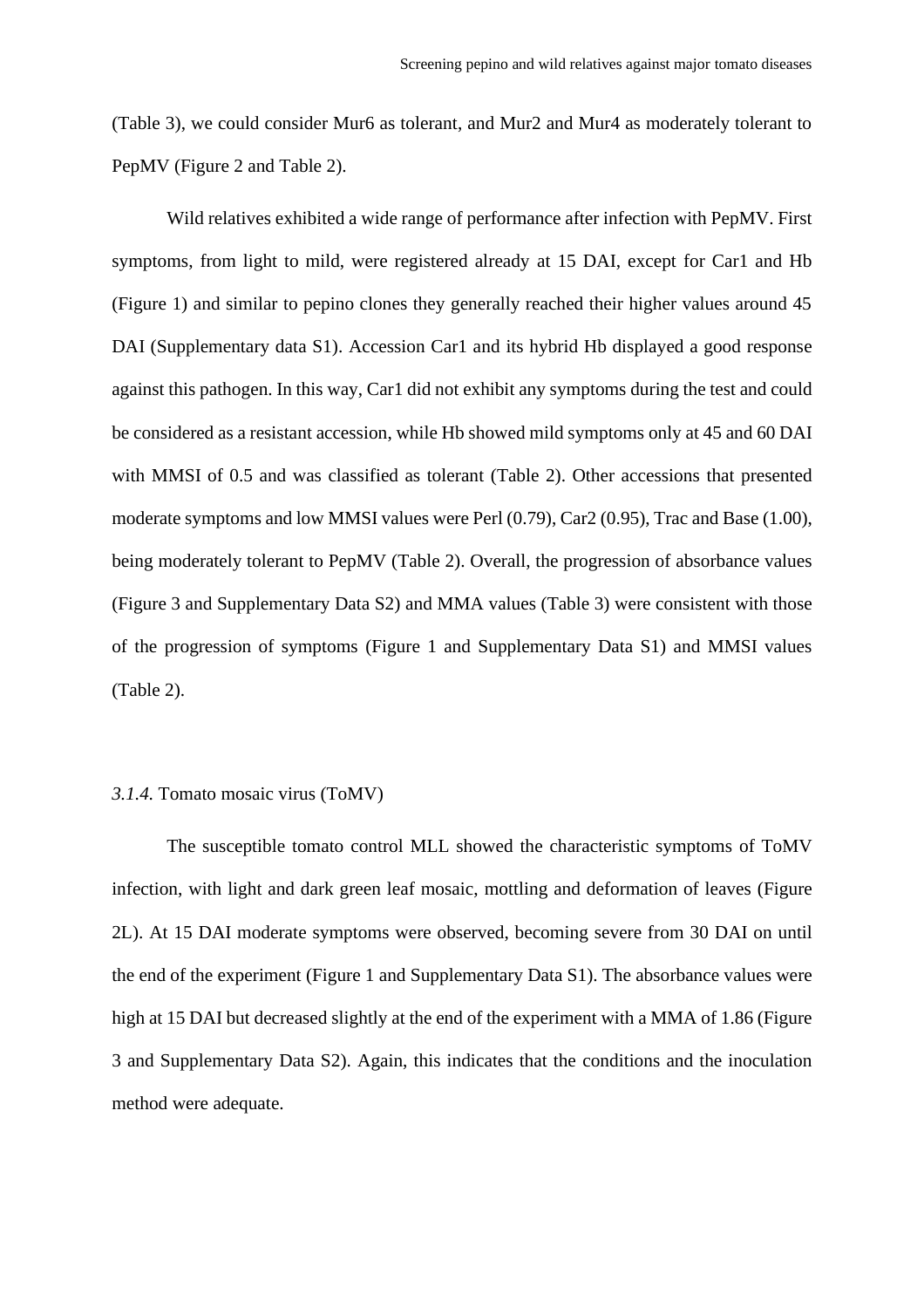All pepino clones showed symptoms at 15 DAI, ranging from light (Mur1 and Mur6 with 0.50) to severe (Mur4 with 2.42) (Supplementary Data S1). However, while some accessions were able to avoid the onset of more severe symptoms, others like Mur4 (2.92) and Mur5 (3.15) reached MMSI values higher than the tomato control MML (Figure 1 and Table 2). Nevertheless, all pepino clones reached MMSI values higher than 1.00 and therefore were considered susceptible to ToMV (Table 2). The large differences recorded for symptoms were not observed for the absorbance and the viral accumulation index (Table 3 and Supplementary Data S2). During all the experiment, the difference in the absorbance values among pepino clones was limited and MMA values ranged from 1.08 of Mur5 to 1.44 of Mur6 (Table 3 and Supplementary Data S3). All wild relatives, except Hb which did not display symptoms (Figure 2), showed from mild (Trac with 0.50, Cati with 0.65 and Car1 with 0.75) to moderate symptoms (Car2 with 2.15) at 15 DAI (Supplementary Data S1). Symptoms became more severe after 30 DAI and at the end of the experiments Car1 (2.75), Car2 (2.30), Cane and Frax (3.00) recorded higher MMSI values than the control MLL (Figure 1 and Table 2). Better performances were observed for Car3, Base and Hb (MMSI at 1.00) and they were considered as moderately tolerant (Table 2). However, except Base, these accessions were not the ones that registered lower absorbance values along the experiment (Figure 3 and Supplementary Data S2), confirming that pepino wild relatives exhibit different symptoms severity at similar viral concentrations. Also, some wild relatives Car1, Car2 and Trac displayed similar symptoms severity and absorbance than the control MLL and therefore are considered as susceptible.

# *3.2. Hierarchical clustering analysis*

Unsupervised hierarchical clustering of disease traits and accessions revealed several clusters (Figure 4). Clustering for traits revealed two major clusters. Cluster I is formed by the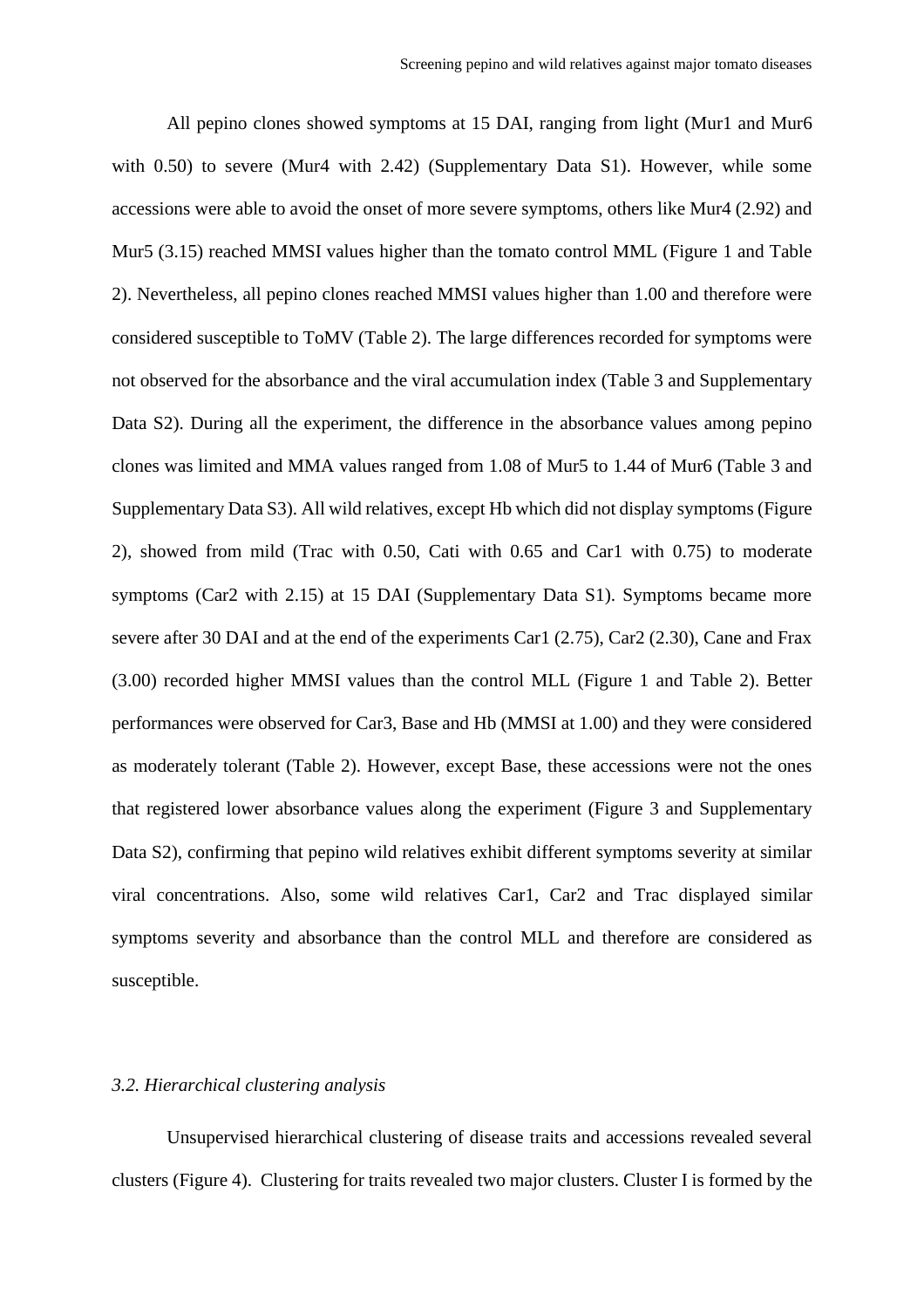MMSI of both fungal diseases (FOL-MMSI and VE-MMSI), while cluster II grouped tightly MMSI and MMA of PepMV. ToMV-MMSI and ToMV-MMA were placed in two separated branches. The heatmap is in agreement with the disease traits correlation values observed (Supplementary Data S3). Genotypes were also grouped into two major clusters (Figure 4). Cluster A included the wild accessions Cati, Frax and Cane, which exhibited high values for MMSI and MMA. Cluster B is the most heterogenous and is subdivided into two sub-clusters. The sub-cluster (a) included Car3 and Hb on one branch and Base and Mur6 in another branch, with these accessions generally displaying a good performance against the two viruses, except for Car3 and the hybrid Hb for ToMV-MMA. On the contrary, these two accessions displayed a good performance against VE (Figure 4). The sub-cluster (b) is divided in turn in three groups, being the first one comprised by Car2, Mur2, Mur4 and Mur5 that shared good response to FOL-MMSI, VE-MMSI and ToMV-MMA (except Car2). The second one, which included Trac, Perl, Mur1 and Mur3 shared good behavior for FOL-MMSI and ToMV-MMSI but severe symptomatology for VE-MMSI. Finally, the third group is formed only by Car1 which showed good response to all the traits, except for VE-MMSI and ToMV-MMSI.

# **4. Discussion**

The success of a new vegetable crop such as pepino in regions where it is being introduced depends largely, among many other factors, on the availability of resistant varieties (Nelson et al., 2018). In the Mediterranean region, tomato and other solanaceous crops are widely cultivated and therefore their pests and diseases can difficult the introduction of pepino in this region (Nuez & Ruiz, 1996; Hanssen and Lapidot, 2012; Lee et al., 2015). Among the most threatening diseases, we have identified four tomato pathogens that, for their efficient mode of transmission and wide distribution (Lahoz et al., 2015; Janssen et al., 2018), are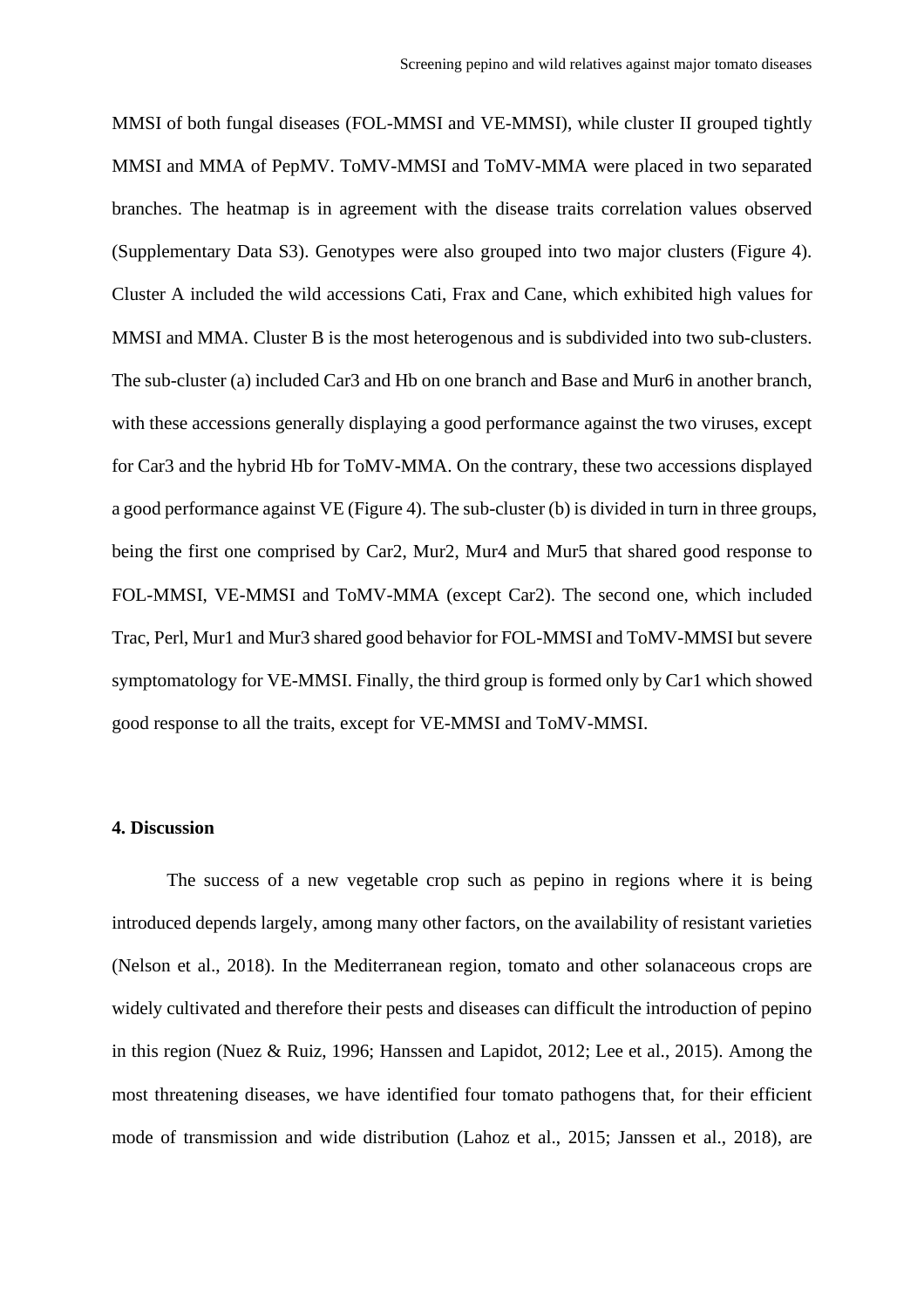especially threatening in the case of pepino, which is phylogenetically closely related to tomato (Herraiz et al., 2015, 2016b; Särkinen et al., 2013).

In order to increase the likelihood to find stable and multiple disease resistance sources, in addition to cultivated clones, we have also selected pepino wild relatives, due to their greater diversity and for having been demonstrated their usefulness for improving pepino quality through introgression breeding (Blanca et al., 2007; Herraiz et al., 2015a; Rodríguez-Burruezo et al., 2011). All of the pepino wild relatives selected for this study, with the exception of *S. canense* and *S. fraxinifolium*, are cross-compatible with the cultivated pepino, producing fertile interspecific hybrids (Prohens et al., 2003; Rodríguez-Burruezo et al., 2011), and so, suitable to transfer the desired traits from the wild to the cultivated background. By incorporating wild species in the materials screened, we tried to mimic the approach used in tomato, where the majority of the disease resistance genes incorporated nowadays in the high performing tomato commercial cultivars come from its wild genepool (Kaushal et al., 2020). In this way, resistance genes, *I-2* and *Ve-2*, found respectively in the *S. lycopersicum*  $\times$  *S. pimpinellifolium* hybrid PI126915 and in *S. lycopersicum* accession Peru Wild, that confers resistance against FOL race 2 and VE (Lee et al., 2015; Stall & Walter 1965) have been introgressed to modern commercial tomato varieties. Regarding *Tm-1*, *Tm-2* and *Tm-2 2* genes, that confer resistance against ToMV, was originally identified from *S. habrochaites* (*Tm-1)*PI126445 and in an *S. peruvianum* (*Tm-2* and *Tm-2 2* ) (Lanfermeijer et al., 2005; Lee et al., 2015).

Surprisingly, in this study, some of the pepino cultivated clones have revealed as sources of variation for the disease resistance of the pathogens screened that were as good as or even better than the wild ones, which suggests that, unlike other traits such as soluble solids content (Prohens et al., 2005; Herraiz et al., 2015a), cultivated materials may be of great interest as sources of resistance in pepino breeding. This may facilitate developing new pepino resistant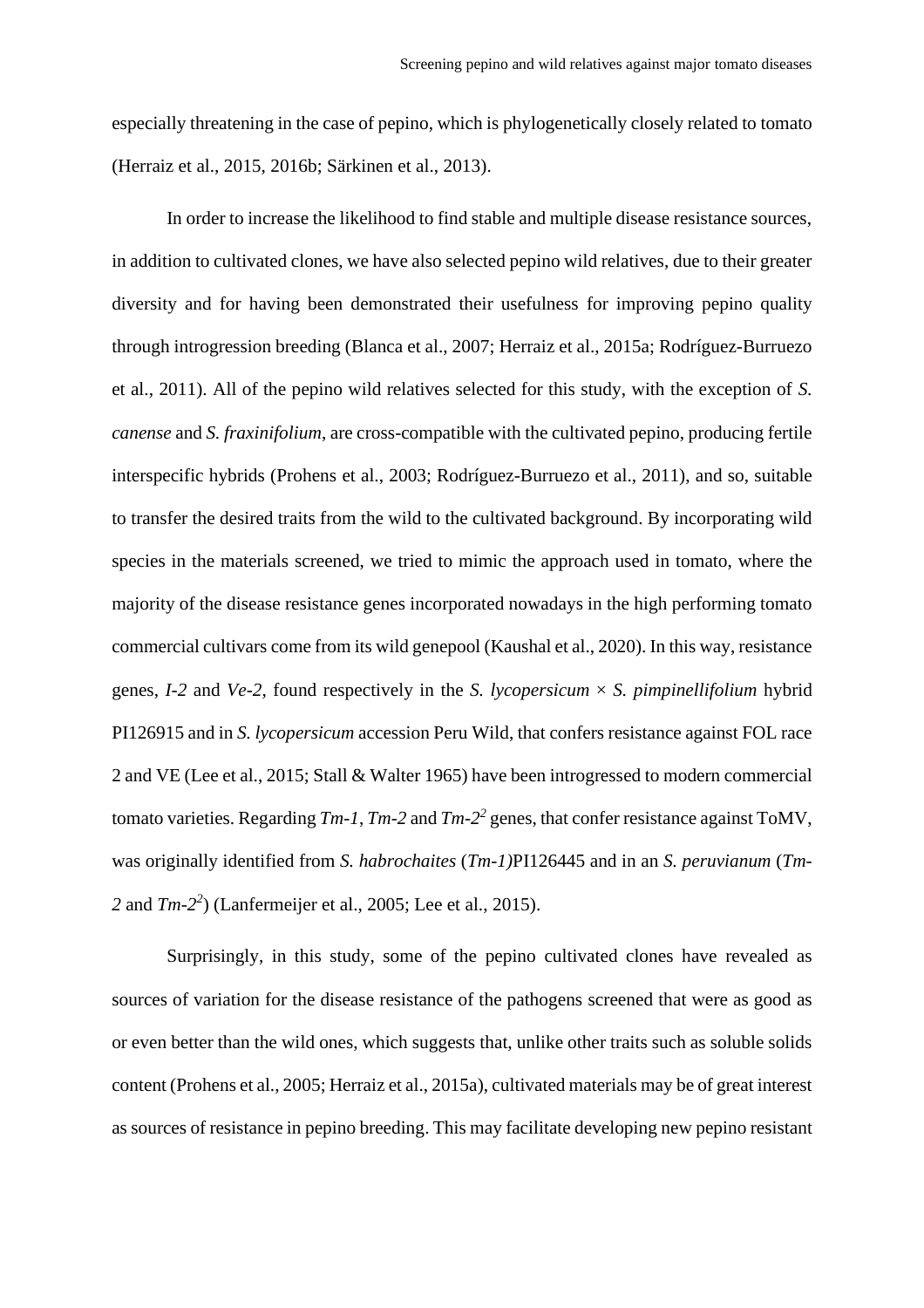cultivars, since using cultivated clones instead of wild relatives would drastically reduce the linkage drag of undesired traits typical of interspecific crosses (Prohens et al., 2017).

The results indicate that in cultivated pepino germplasm resistant or tolerant accessions to *Fusarium* and *Verticillium* can be identified, so it may be possible to select and develop varieties resistant or tolerant to these pathogens by using the diversity present in the cultivated species. Furthermore, given the phylogenetic closeness to tomato (Blanca et al., 2007; Herraiz, Blanca, et al., 2016; Spooner et al., 1993), pepino resistant clones could be tested as potential tomato rootstocks against these pathogens (Singh et al., 2017).

Regarding the viruses screened, one wild accession from *S. caripense* (Car1) has been resistant to PepMV. This is in contrast to tomato, where no complete resistance has been found yet to PepMV (Pechinger et al., 2019). The fact that viable somatic hybrids between tomato and pepino have been obtained (Sakomoto & Taguchi, 1991), may represent a way to transfer the resistance from *S. caripense* accession Car1 to tomato. However, as in tomato, some cultivated accessions and wild materials have shown different degrees of tolerance to PepMV (Soler et al., 2011). In the case of ToMV, no resistance has been found in the evaluated cultivated and wild materials selected for this study, so we suggest resorting to other materials that have previously been identified as resistant (Leiva-Brondo et al., 2006), and which in fact have already been used to develop a ToMV resistant cultivar (Rodríguez-Burruezo et al., 2004b). Our results also show that while symptomatology and virus titer are well correlated in the case of PepMV suggesting, that greater multiplication of the virus is associated to more severe symptoms, for ToMV they are not correlated. These results indicate that for ToMV there may be different mechanisms of tolerance to ToMV infection, as already suggested by Pérez-Benlloch et al. (2001) and Leiva-Brondo et al. (2006).

Interestingly, the hybrid with *S. caripense* has shown a general good performance against all diseases, indicating that it may be a good material for introgression breeding for resistance or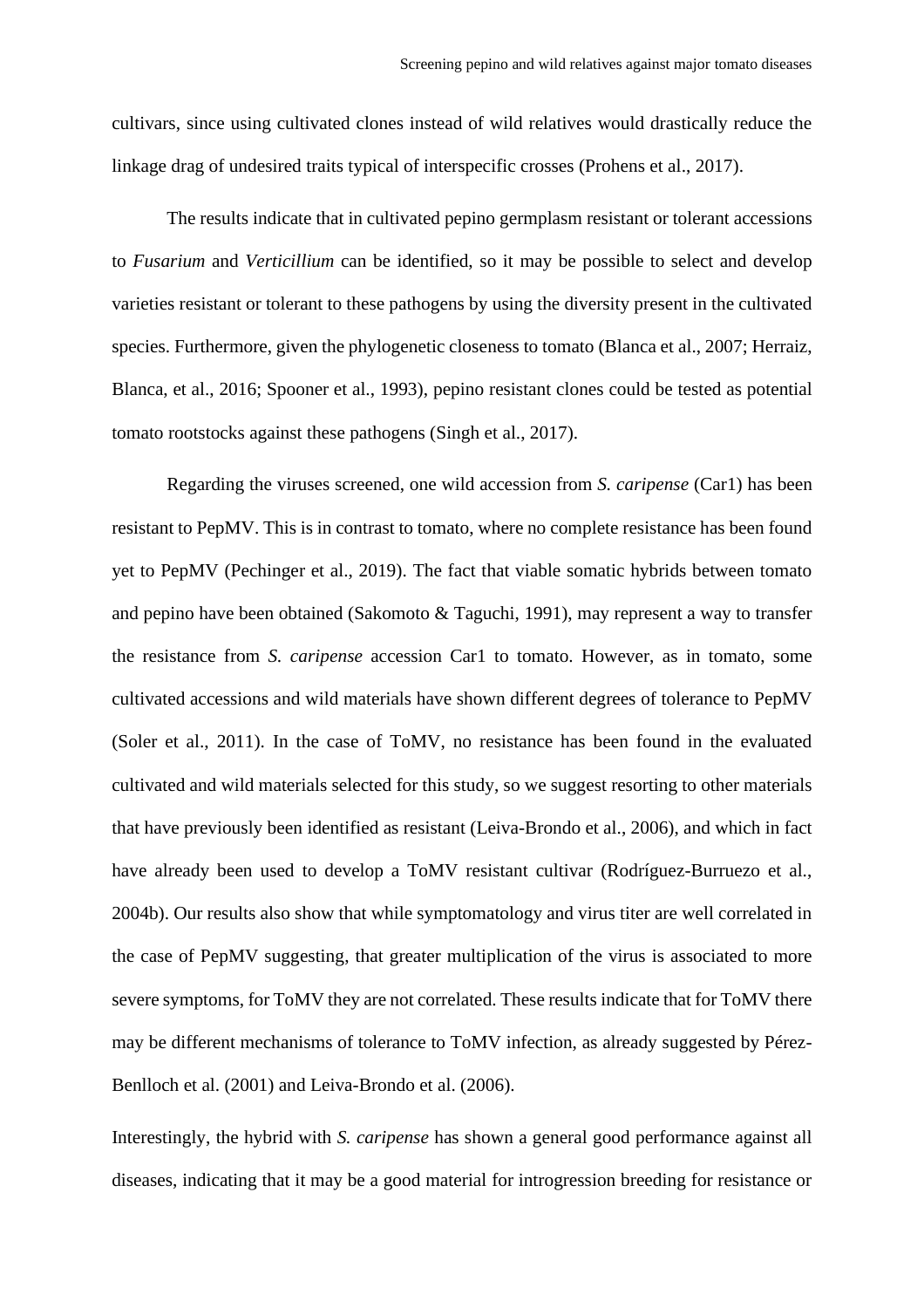tolerance to multiple diseases. Also, given that hybrids of solanaceous crops generally are heterotic for vigor traits (Kumari et al., 2020), this hybrid might be of interest for being used as rootstock (Spanò et al., 2020). The moderate resistance of the hybrid suggests incomplete dominance for the resistance or tolerance to the pathogens assessed, although further studies with segregating populations are needed to confirm the genetic control of these phenotypes. Although we did not find any cultivated pepino accession of resistant or tolerant to all pathogens, some of them (Mur2, Mur4 and Mur6) have shown good behavior against all four, so they could be interesting candidate materials to start breeding programs. Simultaneously, it will be worth investigating if the broad spectrum of tolerance of some materials to more than one pathogen has a common genetic cause or is provided by the combination of multiple genes, which often occur in clusters (Wiesner-Hanks & Nelson, 2016).

However, further studies will be required to dissect the genetic patterns of the tolerance and resistance identified in the materials screened. By linkage analysis and synteny, it may be possible to find out if the pepino genomic regions involved in the defence mechanisms are syntenic with the tomato ones and if the genes are orthologs and conserved in *Solanum* crops (Rinaldi et al., 2016). The results obtained have made it possible to identify materials with tolerance or resistance to some of the main potential pepino pathogens in Mediterranean climates. It is worth pointing out that even though the results presented here came from single experiments for each of the four pathogens, they interaction of each of them with pepino constitute pathosystems characterized by an efficient infection of their easy transmission in the host by the pathogen. Therefore, the likelihood of identifying false-positive resistant plants due to the lack of infection is considered as low. However, in future studies, new pathogens strains and races should be tested in order to investigate if the tolerances and resistances found are broad or strain/race specific.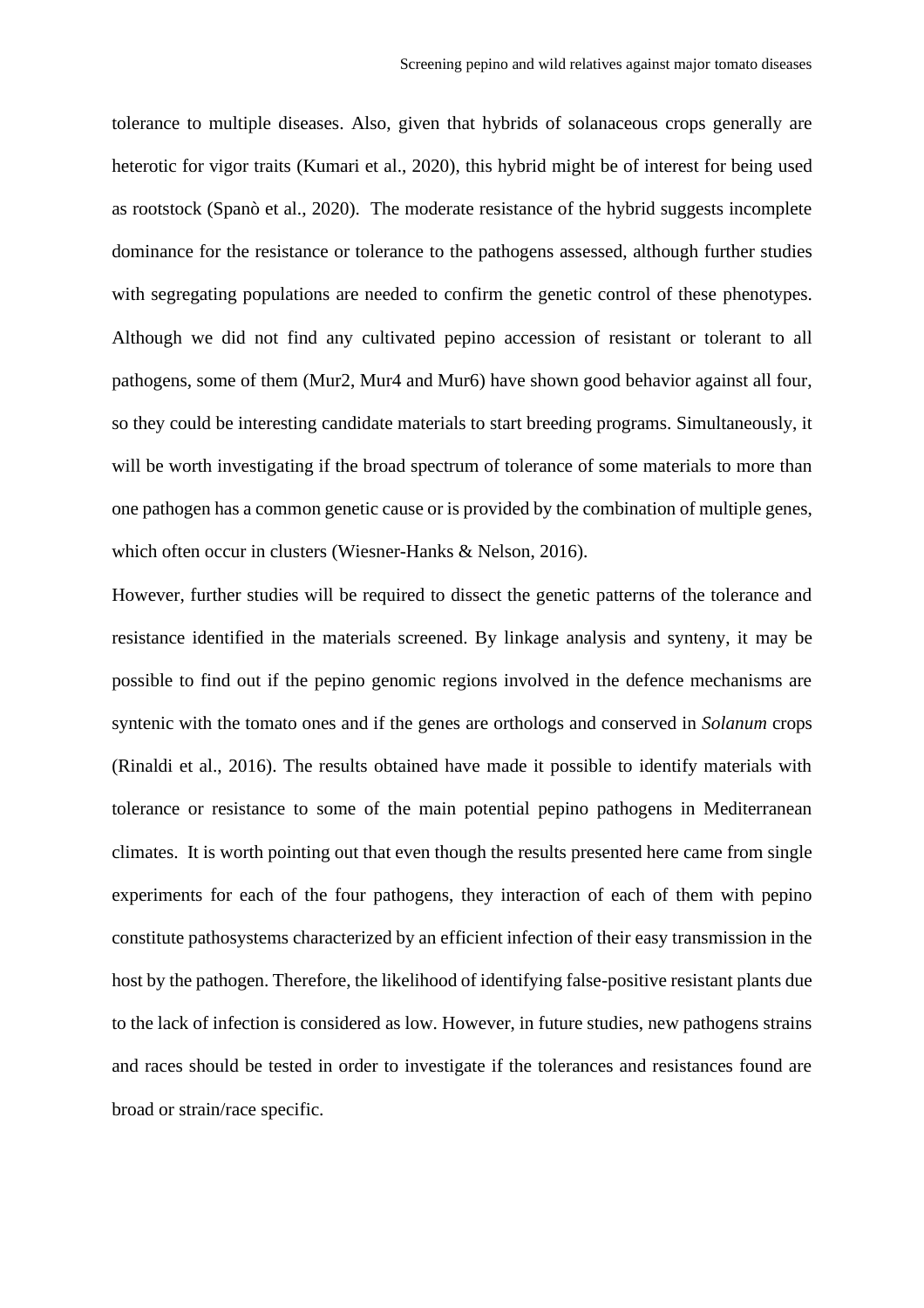Our results suggest that by hybridizing materials that complement to each other for resistance or tolerance for the four diseases, it may be possible to develop multi-resistant varieties of pepino. These materials can contribute to the development of multi-resistant varieties for pepino and consequently to the expansion of this crop in Mediterranean regions.

#### **Conflict of interest**

The authors have no conflict of interest to declare.

# **Acknowledgements**

This work has been funded by Universitat Politècnica de València (research line 20200268). Pietro Gramazio is grateful to Japan Society for the Promotion of Science for a post-doctoral grant (P19105, FY2019 JSPS Postdoctoral Fellowship for Research in Japan [Standard]).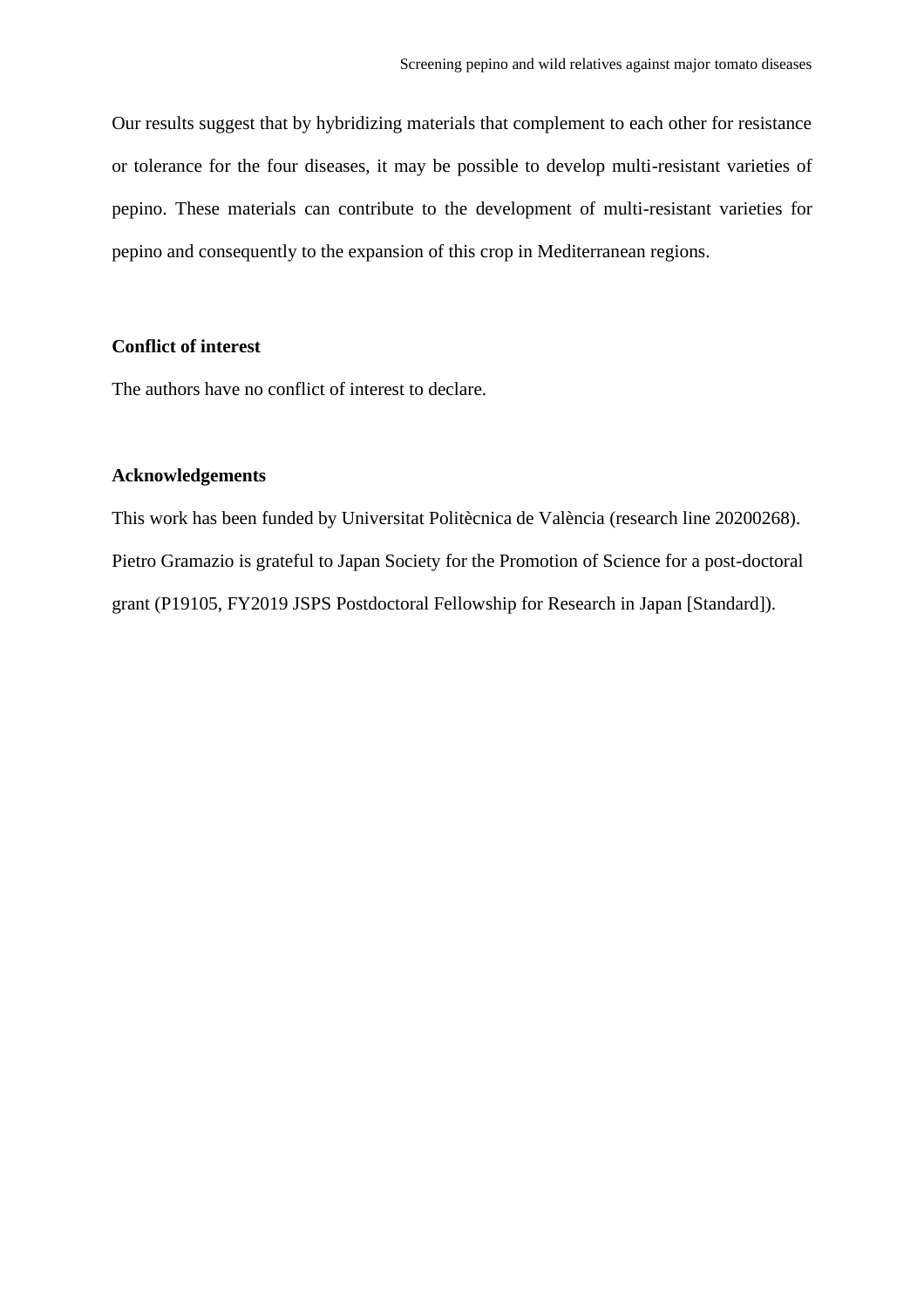#### **References**

- Adams, M. J., Antoniw, J. F., & Kreuze, J. (2009). Virgaviridae: A new family of rod-shaped plant viruses. *Archives of Virology*, *154*(12), 1967–1972.
- Adler, N. E., Chacón, G., Flier, W. G., & Forbes, G. A. (2002). The Andean fruit crop, pear melon (*Solanum muricatum*) is a common host for A1 and A2 strains of *Phytophthora infestans* in Ecuador. *Plant Pathology*, *51*(6), 802.
- Ajilogba, C. F., & Babalola, O. O. (2013). Integrated management strategies for tomato *Fusarium* wilt. *Biocontrol Science*, *18*(3), 117–127.
- Alfaro‐Fernández, A., Del Carmen Córdoba‐Sellés, M., Herrera‐Vásquez, J. Á., Cebrián, M. del C., & Jordá, C. (2010). Transmission of *Pepino mosaic virus* by the fungal vector *Olpidium virulentus. Journal of Phytopathology*, *158*(4), 217–226.
- Prohens, J., Anderson, G.J., Rodríguez-Burruezo, A., & Nuez, F. (2003). Exploiting wild species for the genetic improvement of the pepino (*Solanum muricatum*). *Journal of Applied Botany*, *77*, 21–27.
- Atibalentja, N., Eastburn, D. M., & Sciences, C. (1997). Evaluation of inoculation methods for screening horseradish cultivars for resistance to *Verticillium dahliae*. *Plant Disease*, *81*(4), 356–362.
- Bae, M., Jo, Y., Choi, H., Tran, P. T., & Kim, K. H. (2019). First report of t*omato mosaic virus* isolated from tomato and pepper in Vietnam. *Journal of Plant Pathology*, *101*(1), 181.
- Baroudy, F., Habib, W., Tanos, G., Gerges, E., Saab, C., Choueiri, E., & Nigro, F. (2018). Long-distance spread of *Verticillium dahliae* through rivers and irrigation systems. *Plant Disease*, *102*(8), 1559–1565.
- Blanca, J. M., Prohens, J., Anderson, G. J., Zuriaga, E., Cañizares, J., & Nuez, F. (2007). AFLP and DNA sequence variation in an Andean domesticate, pepino (*Solanum*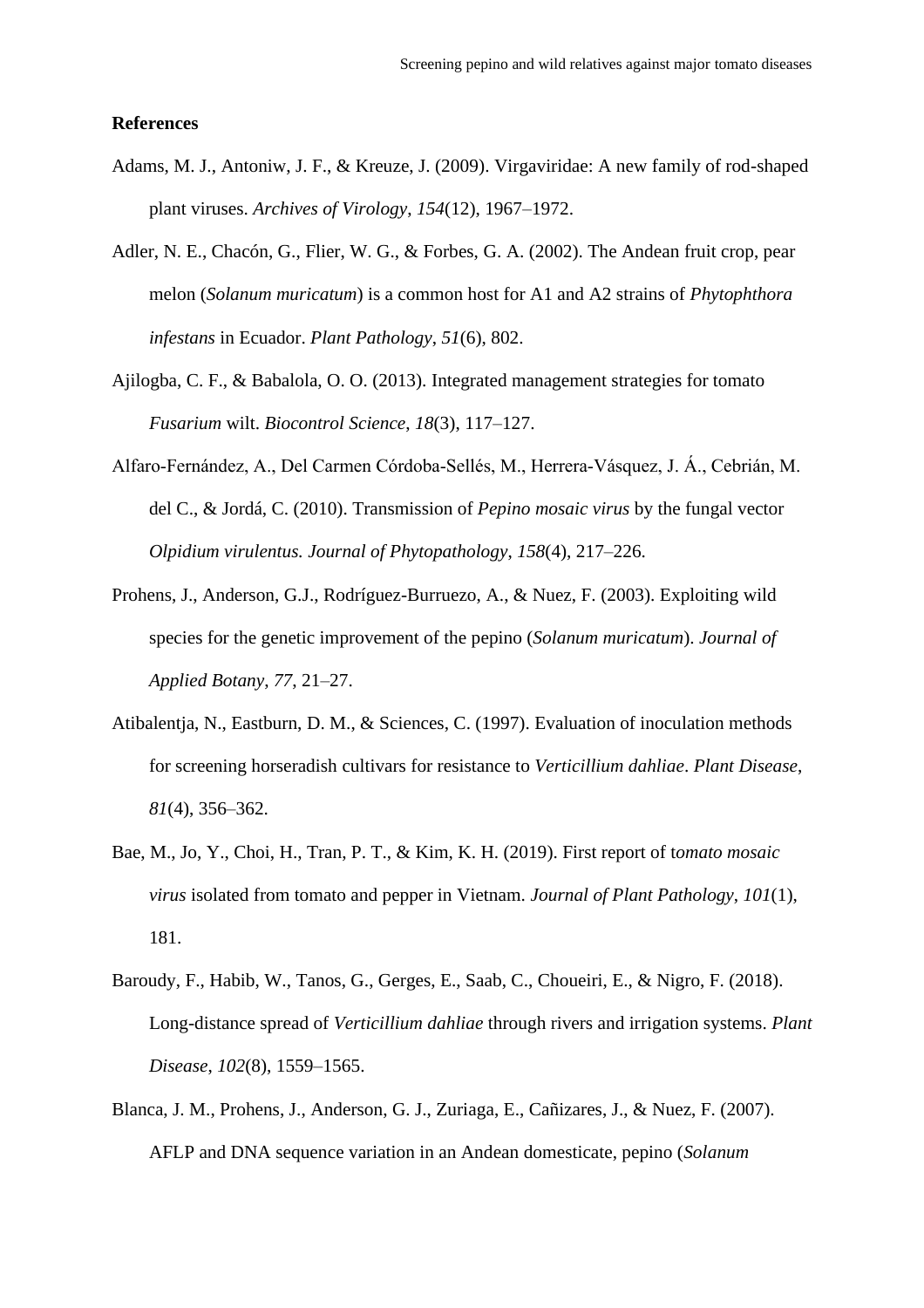*muricatum*, Solanaceae): Implications for evolution and domestication. *American Journal of Botany*, *94*(7), 1219–1229.

- Carroll, C. L., Carter, C. A., Goodhue, R. E., Lawell, C. Y. C. L., & Subbarao, K. V. (2018). A review of control options and externalities for *Verticillium* wilts. *Phytopathology*, *108*(2), 160–171.
- Çavuşoğlu, A. and Sulusoglu, M. (2013). *In vitro* propagation and acclimatization of pepino (*Solanum muricatum*). *Journal of Food Agriculture & Environment*, *11*, 410–415.
- Chitra, T. R., Prakash, H. S., Albrechtsen, S. E., Shetty, H. S., & Mathur, S. B. (1999). Infection of tomato and bell pepper by ToMV and TMV at different growth stages and establishment of virus in seeds. *Journal of Plant Pathology*, *81*(2), 123–126.
- Córdoba-Sellés, M. D. C., García-Rández, A., Alfaro-Fernández, A., & Jordá-Gutiérrez, C. (2007). Seed transmission of *Pepino mosaic virus* and efficacy of tomato seed disinfection treatments. *Plant Disease*, *91*(10), 1250–1254.
- Figàs, M. R., Font, M. I., Borràs, D., Casanova, C., Hurtado, M., & Plazas, M. (2017). Inoculation of cucumber, melon and zucchini varieties with *Tomato leaf curl New Delhi virus* and evaluation of infection. *Annals of Applied Biology*, *170*(3), 405–414.
- Gayoso, C., Pomar, F., Novo-Uzal, E., Merino, F., & Martínez de Ilárduya, Ó. (2010). The Ve-mediated resistance response of the tomato to *Verticillium dahliae* involves H<sub>2</sub>O<sub>2</sub>, peroxidase and lignins and drives PAL gene expression. *BMC Plant Biology*, *10*, 1–19.
- Ge, B. B., Liu, G. J., & Wang, H. Q. (2012). First report of *Tomato mosaic virus* infecting pepino in China. *Plant Disease*, *96*(11), 1704.
- Ghodoum Parizipour, M. H., & Keshavarz-Tohid, V. (2020). Identification and phylogenetic analysis of a tobamovirus causing hibiscus (*Hibiscus rosa-sinensis* L.) mosaic disease in Iran. *Journal of Plant Pathology*, *102*(3), 813–824.

Gurung, S., Chakravarty, S., Chhetri, B., & Khawas, T. (2016). An introduction to Pepino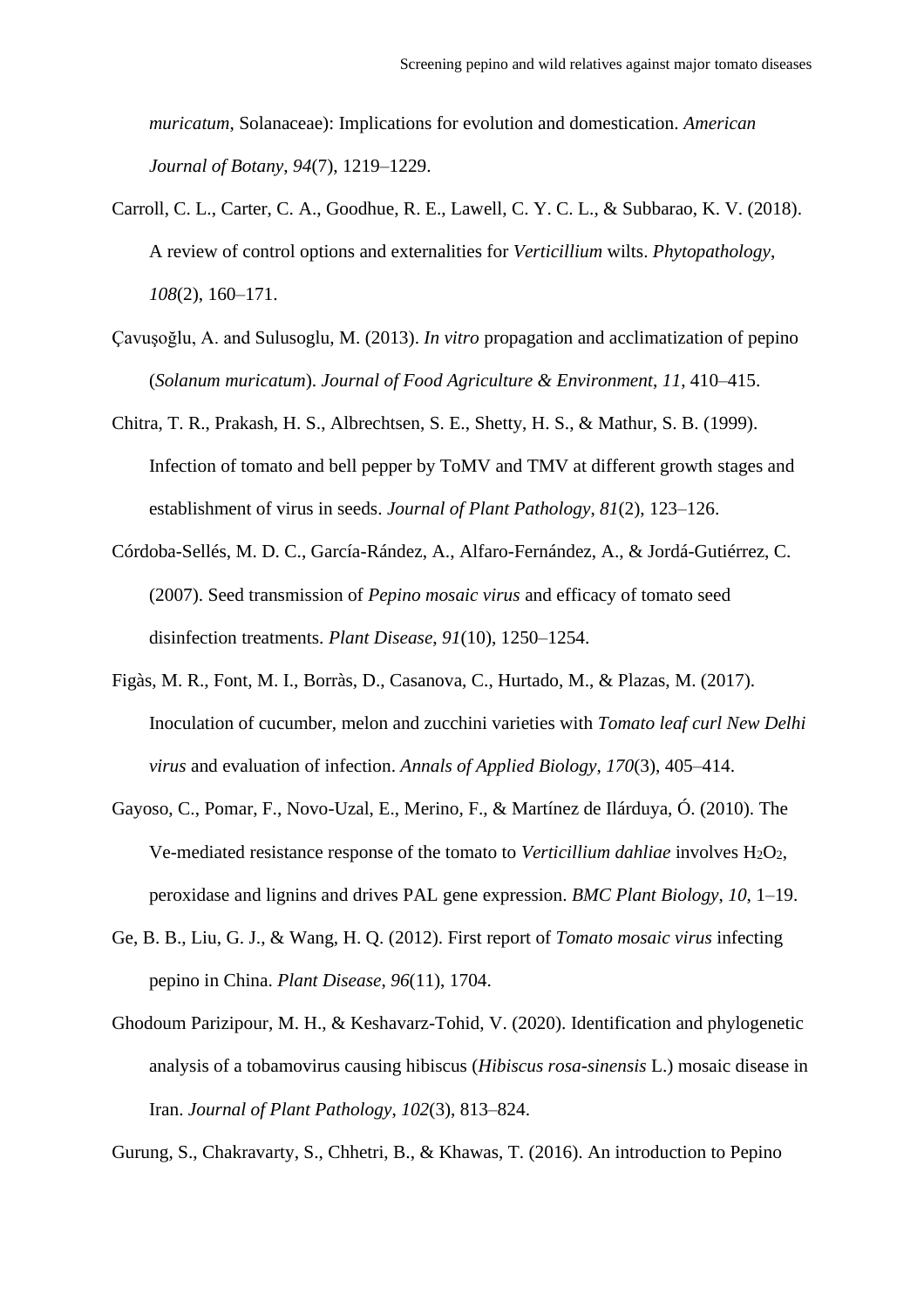(*Solanum muricatum* Aiton): Review. *International Journal of Environment, Agriculture and Biotechnology*, *1*(2), 143–148.

- Hanssen, I. M., & Lapidot, M. (2012). Major tomato viruses in the Mediterranean basin. In *Advances in virus research* (Vol. 84, pp. 31–-66). Academic Press.
- Hanssen, I. M., & Thomma, B. P. H. J. (2010). *Pepino mosaic virus*: A successful pathogen that rapidly evolved from emerging to endemic in tomato crops. *Molecular Plant Pathology*, *11*(2), 179–189.
- Hasiów-Jaroszewska, B., Borodynko, N., Jackowiak, P., Figlerowicz, M., & Pospieszny, H. (2010). *Pepino mosaic virus* - A pathogen of tomato crops in Poland: Biology, evolution and diagnostics. *Journal of Plant Protection Research*, *50*(4), 470–476.
- Hasiów-Jaroszewska, B., & Komorowska, B. (2013). A new method for detection and discrimination of *Pepino mosaic virus* isolates using high resolution melting analysis of the triple gene block 3. *Journal of Virological Methods*, *193*(1), 1–5.
- Herraiz, F. J., Vilanova, S., Andújar, I.,, Torrent, D., Plazas, M., Gramazio, P., & Prohens, J. (2015a). Morphological and molecular characterization of local varieties, modern cultivars and wild relatives of an emerging vegetable crop, the pepino (*Solanum muricatum*), provides insight into its diversity relationships and breeding history. *Euphytica*, *206*(2), 301–318.
- Herraiz, F.J., Vilanova, S., Plazas, M., Gramazio, P., Andújar, I., Rodríguez-Burruezo, A., Fita, A., Anderson, G.J., & Prohens, J (2015b). Phenological growth stages of pepino (*Solanum muricatu*m) according to the BBCH scale. S*cientia Horticulturae*, *183*, 1–7.
- Herraiz, F. J., Blanca, J., Ziarsolo, P., Gramazio, P., Plazas, M., Anderson, G. J., Prohens, J., & Vilanova, S. (2016a). The first de novo transcriptome of pepino (*Solanum muricatum*): Assembly, comprehensive analysis and comparison with the closely related species *S. caripense*, potato and tomato. *BMC Genomics*, *17*(1), 1–17.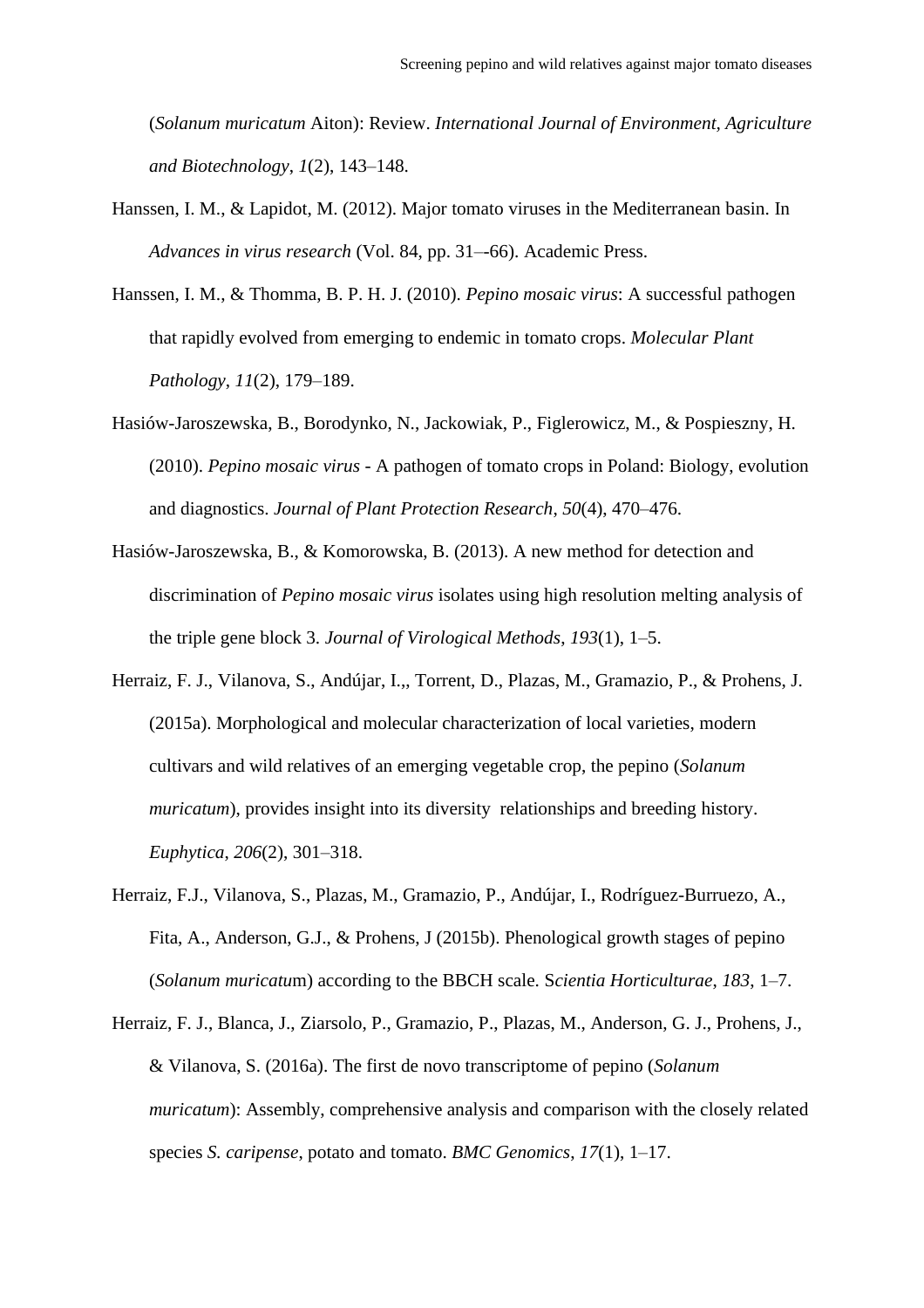- Herraiz, F. J., Villaño, D., Plazas, M., Vilanova, S., Ferreres, F., Prohens, J., & Moreno, D. A. (2016b). Phenolic profile and biological activities of the pepino (*Solanum muricatum*) fruit and its wild relative *S. caripense*. *International Journal of Molecular Sciences*, *17*(3), 394.
- Hu, X., Puri, K. D., Gurung, S., Klosterman, S. J., Wallis, C. M., Britton, M., Durbin-Johnson, B., Phinney, B., Salemi, M., Short, D. P. G., & Subbarao, K. V. (2019). Proteome and metabolome analyses reveal differential responses in tomato -*Verticillium dahliae*-interactions. *Journal of Proteomics*, *207*(June), 103449.
- Inderbitzin, P., & Subbarao, K. V. (2014). *Verticillium* systematics and evolution: How confusion impedes *Verticillium* wilt management and how to resolve it. *Phytopathology*, *104*(6), 564–574.
- Janssen, D., García, C., Ruiz, L., de Cara-García, M., Simon, A., & Martinez, A. (2018). Disease resistance in tomato crops produced in Spain. *Acta Horticulturae*, *1207*, 63–68.
- Jones, R. A. C., Koenig, R., & Lesemann, D. E. (1980). *Pepino mosaic virus*, a new potexvirus from pepino (*Solanum muricatum*). *Annals of Applied Biology*, *94*(1), 61–68.
- Kamble, A. S. (2010). Data mining and knowledge discovery an emerging technology. In *Electronics Information and Planning* (Vol. 26, Issues 10–11).
- Karagiannidis, N., Bletsos, F., & Stavropoulos, N. (2002). Effect of *Verticillium wilt* (*Verticillium dahliae* Kleb.) and mycorrhiza (*Glomus mosseae*) on root colonization, growth and nutrient uptake in tomato and eggplant seedlings. *Scientia Horticulturae*, *94*(1–2), 145–156.
- Kaushal, A., Sadashiva, A. T., Ravishankar, K. V, Singh, T. H., Prasanna, H. C., Rai, A. K., & Jatav, V. K. (2020). A Rapid Disease Resistance Breeding in Tomato (*Solanum lycopersicum* L.) In *Accelerated Plant Breeding, Volume 2* (pp. 17-55). Springer, Cham.

Kim, O., Ishikawa, T., Yamada, Y., Sato, T., & Shinohara, H. (2017). Incidence of pests and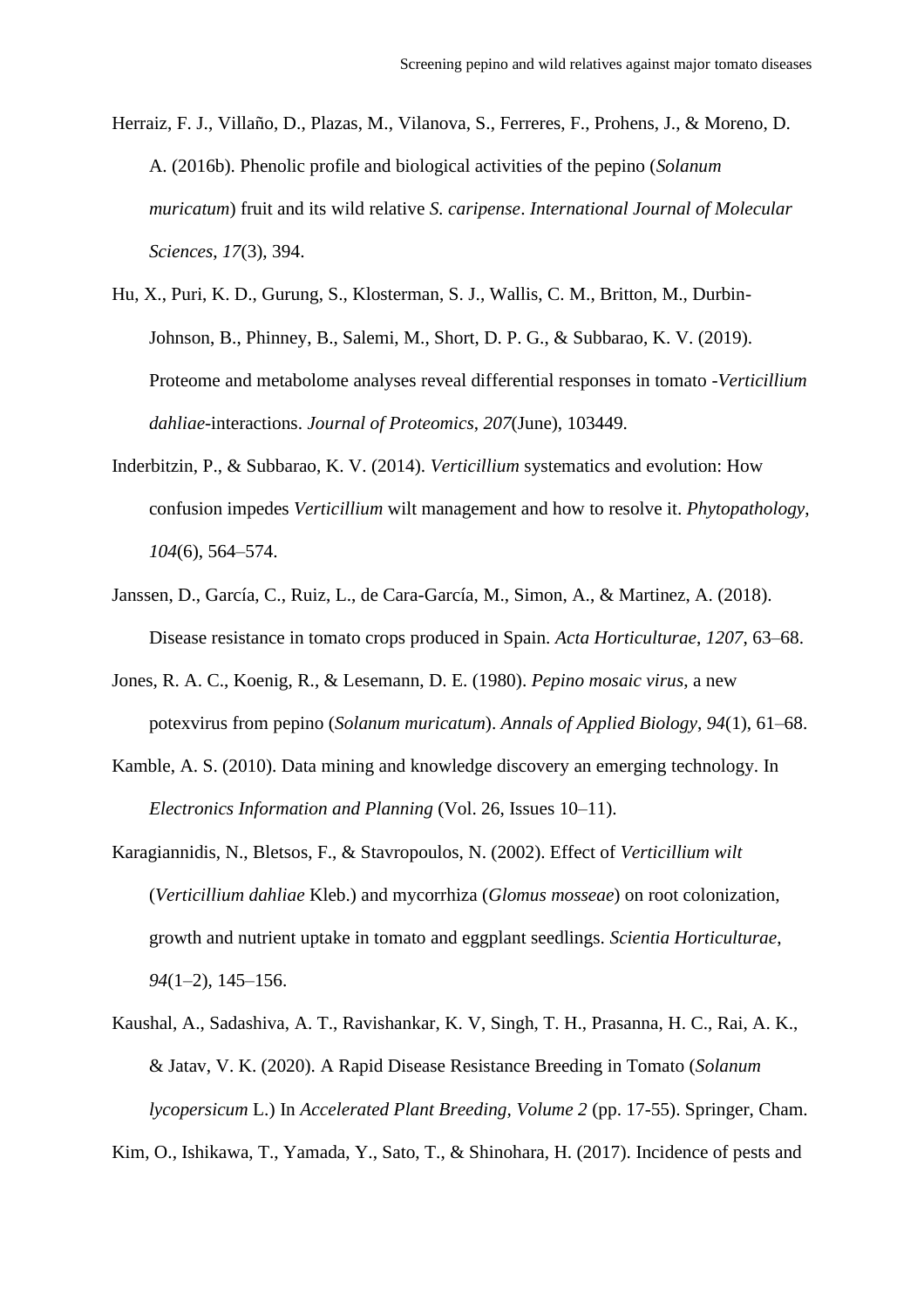viral disease on pepino (*Solanum muricatum* Ait.) in Kanagawa prefecture, Japan. *Biodiversity Data Journal*, (5), e14879.

- King, S. R., Davis, A. R., Zhang, X., & Crosby, K. (2010). Genetics, breeding and selection of rootstocks for solanaceae and cucurbitaceae. *Scientia Horticulturae*, *127*(2), 106–111.
- Klosterman, S. J., Atallah, Z. K., Vallad, G. E., & Subbarao, K. V. (2009). Diversity, pathogenicity, and management of *Verticillium* species. *Annual Review of Phytopathology*, *47*, 39–62.
- Kumari, S., Khanna, A., & Dogra, B. S. (2020). Heterotic expression for yield and its components in tomato (*Solanum lycopersiucm* L.). *Journal of Pharmacognosy and Phytochemistry*, *9*(6), 270–275.
- Lahoz, E., Carrieri, R., Crescenzi, A., & Fanigliulo, A. (2015). Viral and fungal diseases of processing and fresh tomato in the Mediterranean basin. In *IV International Symposium on Tomato Diseases 1069* (pp. 99-105).
- Lanfermeijer, F. C., Warmink, J., & Hille, J. (2005). The products of the broken *Tm-2* and the durable *Tm-22* resistance genes from tomato differ in four amino acids. *Journal of Experimental Botany*, *56*(421), 2925–2933.
- Lee, J. M., Oh, C. S., & Yeam, I. (2015). Molecular markers for selecting diverse disease resistances in tomato breeding programs. *Plant Breeding and Biotechnology*, *3*(4), 308– 322.
- Leiva-Brondo, M., Prohens, J., & Nuez, F. (2006). Characterization of pepino accessions and hybrids resistant to *tomato mosaic virus* (ToMV). *Journal of Food, Agriculture and Environment*, *4*(3–4), 138–142.
- Mandal, S., Mallick, N., & Mitra, A. (2009). Salicylic acid-induced resistance to *Fusarium oxysporum* f. sp. *lycopersici* in tomato. *Plant Physiology and Biochemistry*, *47*(7), 642– 649.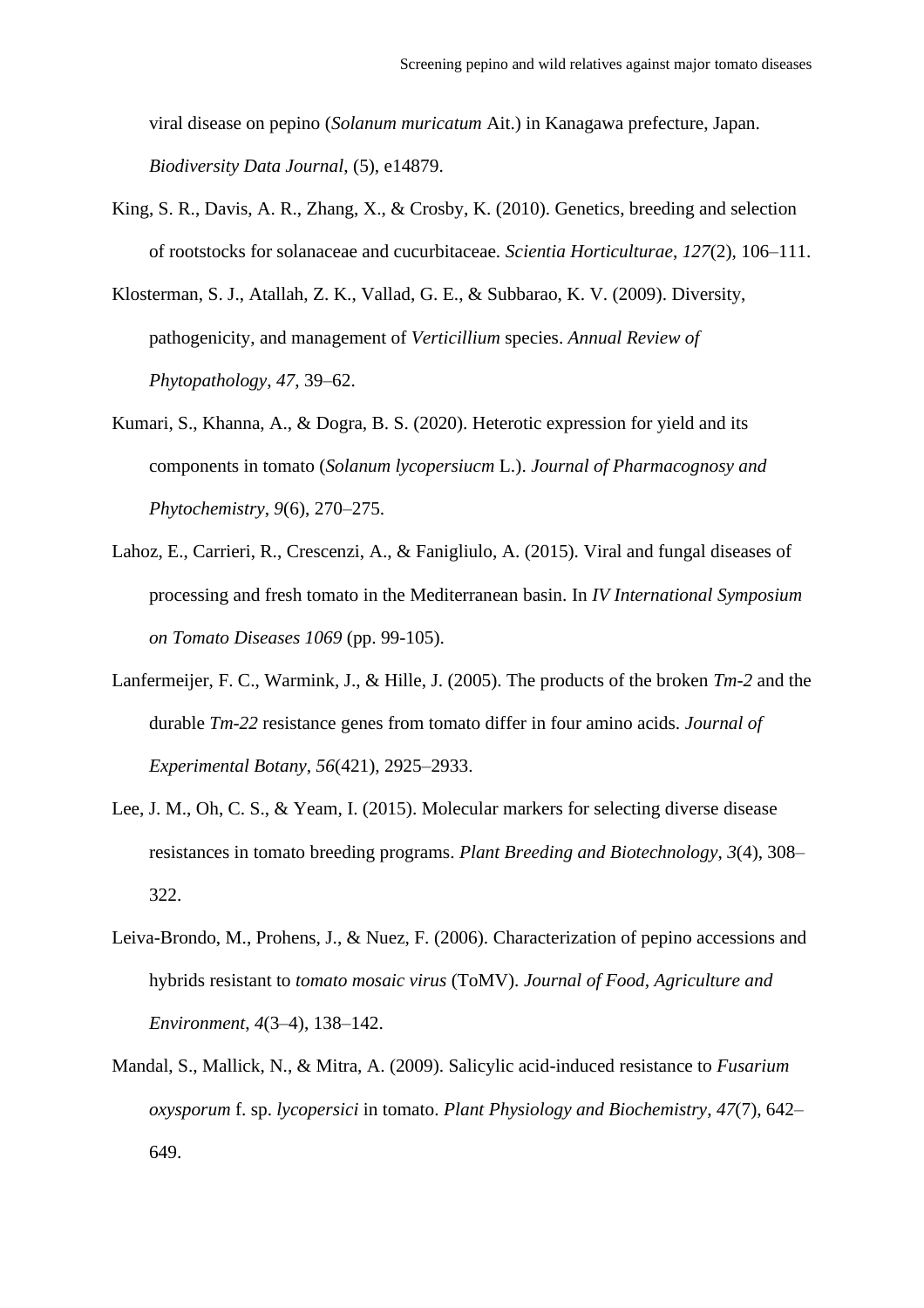- Maurya, S., Dubey, S., Kumari, R., & Verma, R. (2019). Management tactics for *Fusarium wilt* of tomato caused by *Fusarium oxysporum* f. sp. *lycopersici* ( Sacc .): A review. *Management*, *4*(5), 1–7.
- Nelson, R., Wiesner-Hanks, T., Wisser, R., & Balint-Kurti, P. (2018). Navigating complexity to breed disease-resistant crops. *Nature Reviews Genetics*, *19*(1), 21–33.
- Nirmaladevi, D., Venkataramana, M., Srivastava, R. K., Uppalapati, S. R., Gupta, V. K., Yli-Mattila, T., Clement Tsui, K. M., Srinivas, C., Niranjana, S. R., & Chandra, N. S. (2016). Molecular phylogeny, pathogenicity and toxigenicity of *Fusarium oxysporum* f. sp. *lycopersici*. *Scientific Reports*, *6*(1), 1–14.
- Nuez Viñals, F., & Ruiz Martínez, J. J. (1996). El pepino dulce y su cultivo. *FAO. Estudio FAO: Producción y protección vegetal*.
- Park, K. H., & Cha, B. J. (2002). Detection of TMV, ToMV, and CMV from Tomato Seeds and Plants. In *Research in Plant Disease* (Vol. 8, Issue 2, pp. 101–106).
- Pechinger, K., Chooi, K. M., Macdiarmid, R. M., Ziebell, H., & Harper, S. J. (2019). A new era for mild strain cross-protection. *Viruses*, *11*(7), 1–17.
- Pérez-Benlloch, L., Prohens, J., Soler, S., & Nuez, F. (2001). Yield and fruit quality losses caused by ToMV in pepino (*Solanum muricatum* L.) and search for sources of resistance. *Euphytica*, *120*(2), 247–256.
- Prohens, J., Ruiz, J. J., & Nuez, F. (1996). The pepino (*Solanum muricatum*, Solanaceae): A "new" crop with a history. *Economic Botany*, *50*(4), 355–368.
- Prohens, J., & Nuez, F. (1999). Strategies for breeding a new greenhouse crop, the pepino (*Solanum muricatum* Aiton). *Canadian Journal Of Plant Science*, *79*(2), 269–275.
- Prohens, J., Leiva-Brondo, M., Rodríguez-Burruezo, A., & Nuez, F. (2002). "Puzol": A facultatively parthenocarpic hybrid of pepino (*Solanum muricatum*). *HortScience*, *37*(2), 418–419.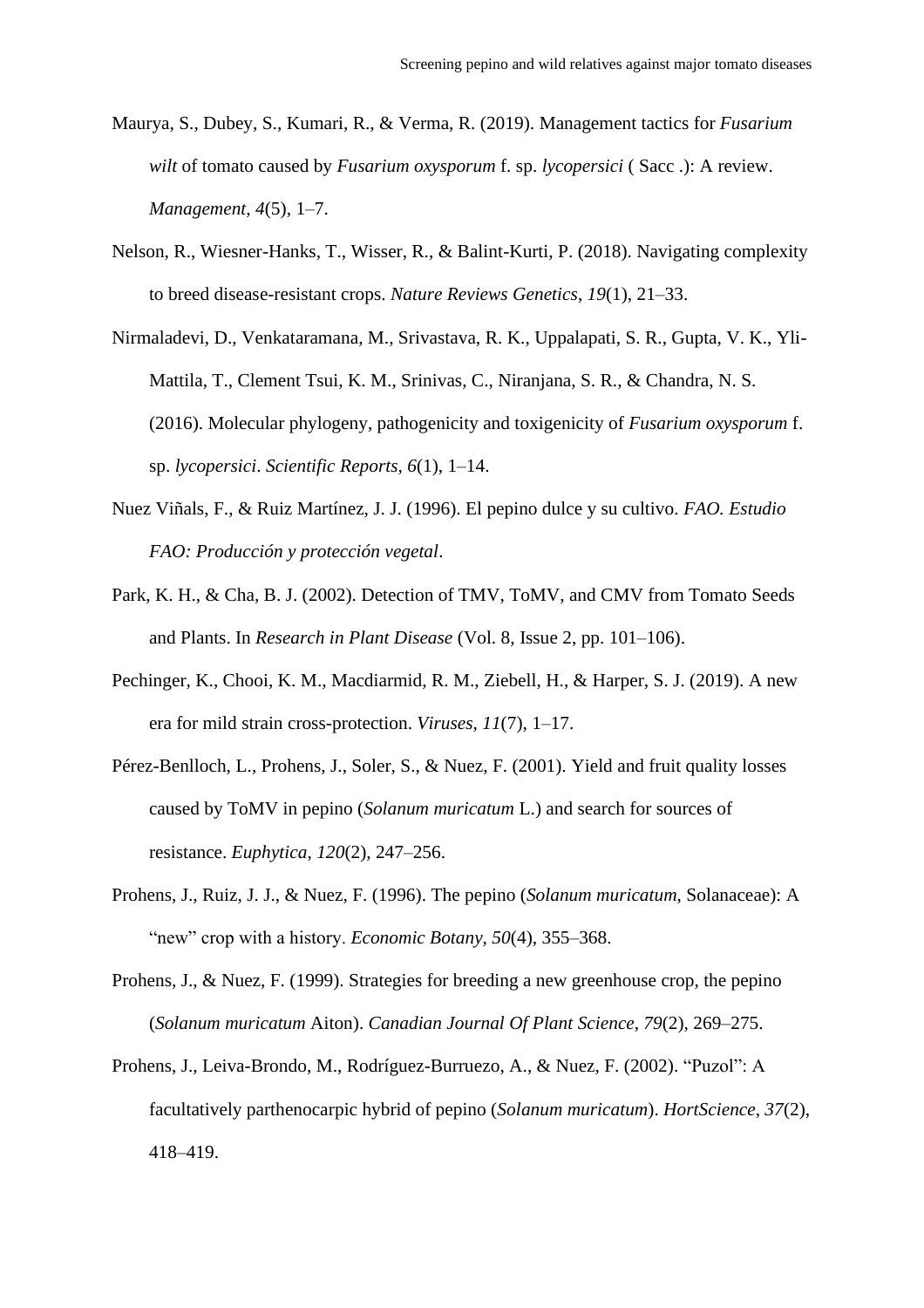- Prohens, J., Sánchez, M. C., Rodríguez-Burruezo, A., Cámara, M., Torija, E., & Nuez, F. (2005). Morphological and physico-chemical characteristics of fruits of pepino (*Solanum muricatum*), wild relatives (*S. caripense* and *S. tabanoense*) and interspecific hybrids. Implications in pepino breeding. *European Journal of Horticultural Science*, *70*(5), 224–230.
- Prohens, Jaime, Gramazio, P., Plazas, M., Dempewolf, H., Kilian, B., Díez, M. J., Fita, A., Herraiz, F. J., Rodríguez-Burruezo, A., Soler, S., Knapp, S., & Vilanova, S. (2017). Introgressiomics: a new approach for using crop wild relatives in breeding for adaptation to climate change. *Euphytica*, *213*(7), 1–19.
- Ranil, R. H. G., Niran, H. M. L., Plazas, M., Fonseka, R. M., Fonseka, H. H., Vilanova, S., Andújar, I., Gramazio, P., Fita, A., & Prohens, J. (2015). Improving seed germination of the eggplant rootstock *Solanum torvum* by testing multiple factors using an orthogonal array design. *Scientia Horticulturae*, *193*, 174–181.
- Reis, A., Giordano, L. D. B., Lopes, C. A., & Boiteux, L. S. (2004). Novel sources of multiple resistance to three races of *Fusarium oxysporum* f. sp. *lycopersici* in *Lycopersicon* germplasm. *Crop Breeding and Applied Biotechnology*, *30*(4), 426–428.
- Rinaldi, R., Van Deynze, A., Portis, E., Rotino, G. L., Toppino, L., Hill, T., Ashrafi, H., Barchi, L., & Lanteri, S. (2016). New insights on eggplant/tomato/pepper synteny and identification of eggplant and pepper orthologous QTL. *Frontiers in Plant Science*, *7*, 1031.
- Rodríguez-Burruezo, Adrián, Prohens, J., & Nuez, F. (2004a). "Valencia": A new pepino (*Solanum muricatum*) cultivar with improved fruit quality. *HortScience*, *39*(6), 1500– 1502.
- Rodríguez-Burruezo, A., Prohens, J., Leiva-Brondo, M., & Nuez, F. (2004b). Turia pepino. *Canadian Journal of Plant Science*, *84*(2), 603–606.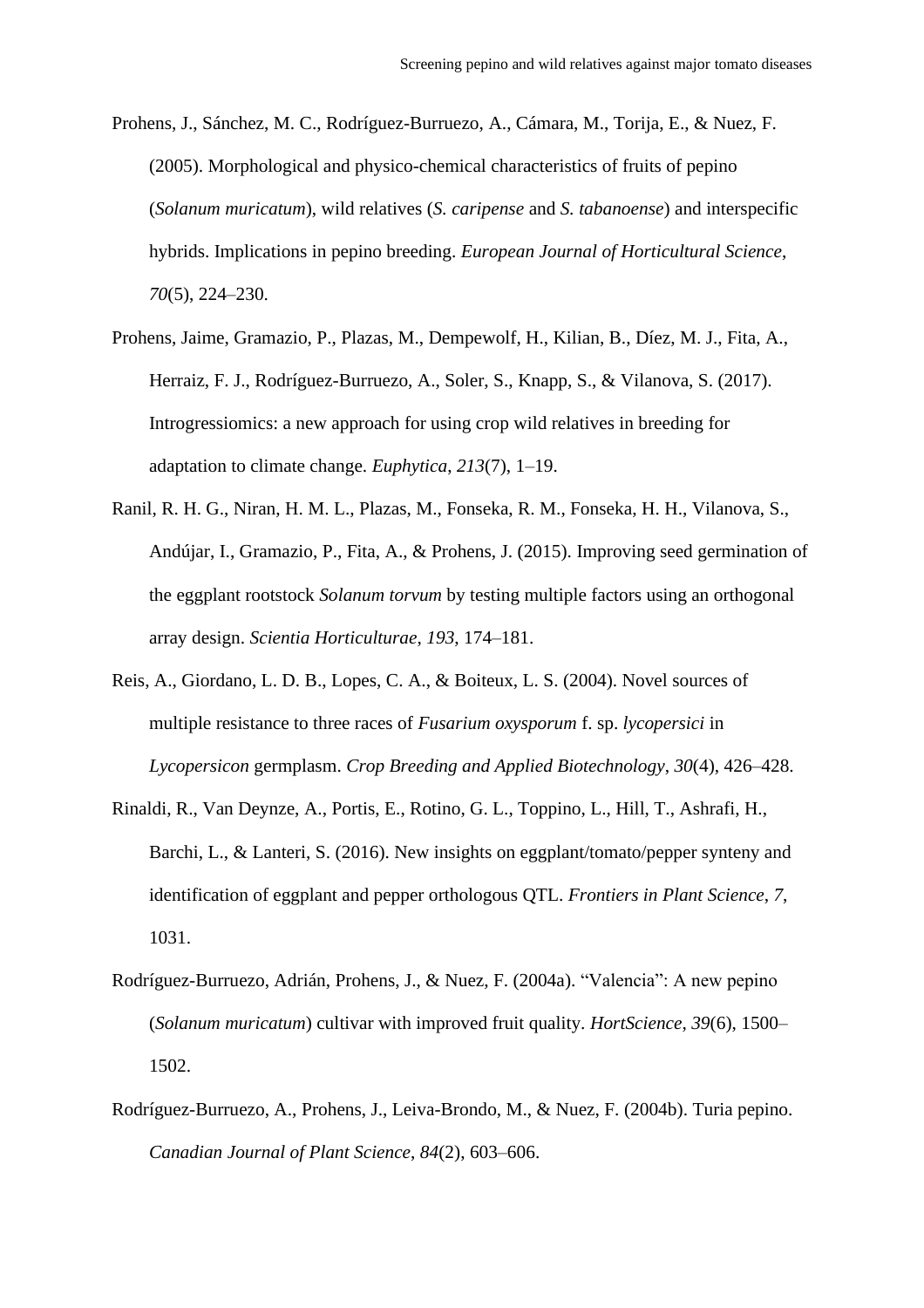- Rodríguez-Burruezo, A., Prohens, J., & Fita, A. M. (2011). Breeding strategies for improving the performance and fruit quality of the pepino (*Solanum muricatum*): A model for the enhancement of underutilized exotic fruits. *Food Research International*, *44*(7), 1927– 1935.
- Sakomoto, K., & Taguchi, T. (1991). Regeneration of intergeneric somatic hybrid plants between *Lycopersicon esculentum* and *Solanum muricatum*. *Theoretical and Applied Genetics*, *81*(4), 509–513.
- Särkinen, T., Bohs, L., Olmstead, R. G., & Knapp, S. (2013). A phylogenetic framework for evolutionary study of the nightshades (Solanaceae): A dated 1000-tip tree. *BMC Evolutionary Biology*, *13*(1), 214.
- Schwarz, D., Beuch, U., Bandte, M., Fakhro, A., Büttner, C., & Obermeier, C. (2010). Spread and interaction of *Pepino mosaic virus* (PepMV) and *Pythium aphanidermatum* in a closed nutrient solution recirculation system: Effects on tomato growth and yield. *Plant Pathology*, *59*(3), 443–452.
- Sempere, R. N., Gómez-Aix, C., Ruíz-Ramón, F., Gómez, P., Hasiów-Jaroszewska, B., Sánchez-Pina, M. A., & Aranda, M. A. (2016). *Pepino mosaic virus* RNA-dependent RNA polymerase POL domain is a hypersensitive response-like elicitor shared by necrotic and mild isolates. *Phytopathology*, *106*(4), 395–406.
- Shipp, J. L., Buitenhuis, R., Stobbs, L., Wang, K., Kim, W. S., & Ferguson, G. (2008). Vectoring of *Pepino mosaic virus* by bumble-bees in tomato greenhouses. *Annals of Applied Biology*, *153*(2), 149–155.
- Singh, H., Kumar, P., Chaudhari, S., & Edelstein, M. (2017). Tomato grafting: A global perspective. *HortScience*, *52*(10), 1328–1336.
- Soler, S., López, C., Prohens, J., & Nuez, F. (2011). New sources of resistance to PepMV in tomato. *Journal of Plant Diseases and Protection*, *118*(5), 149–155.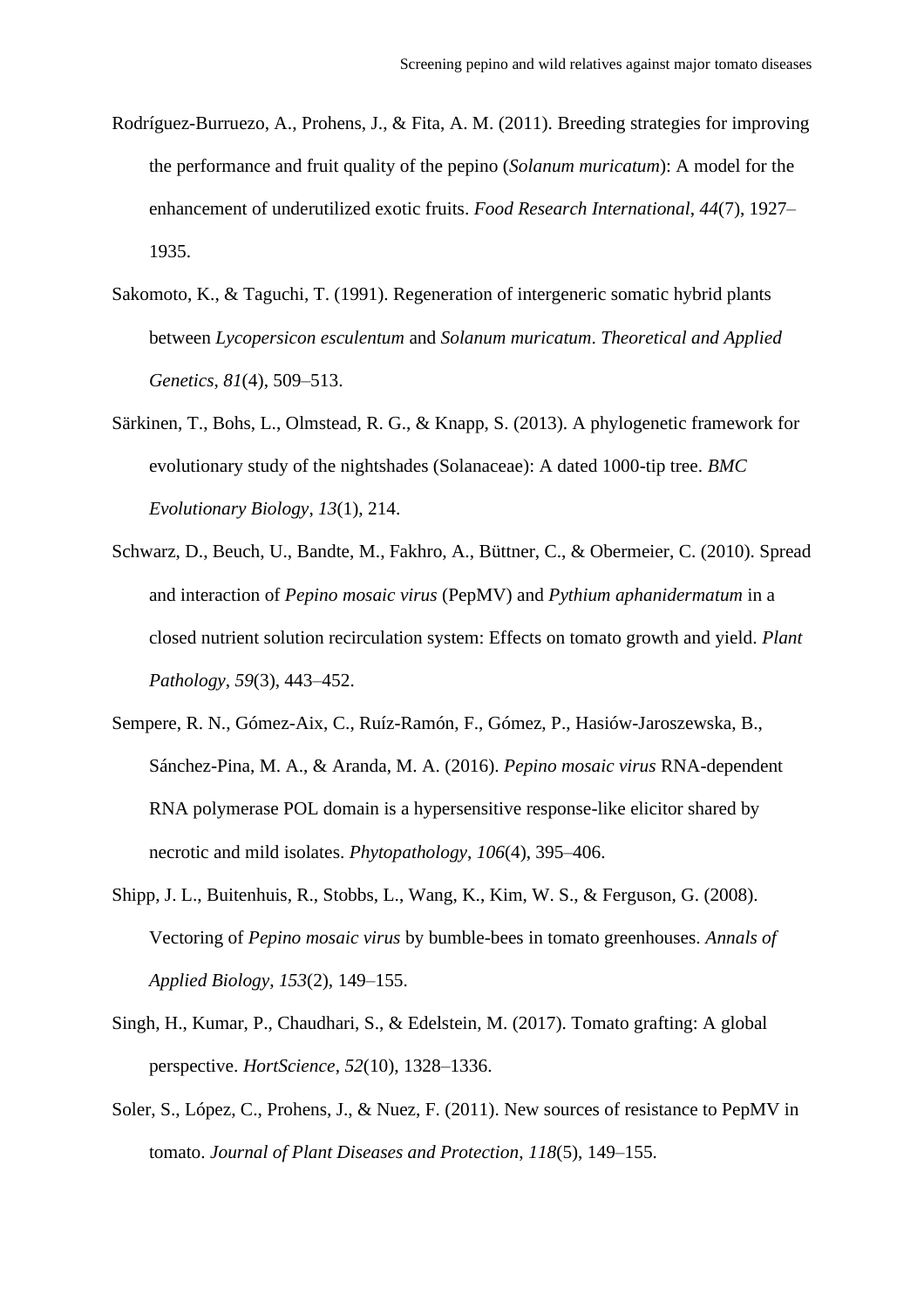- Soler, S., Prohens, J., López, C., Aramburu, J., Galipienso, L., & Nuez, F. (2010). Viruses infecting tomato in València, Spain: Occurrence, distribution and effect of seed origin. *Journal of Phytopathology*, *158*(11–12), 797–805.
- Souiri, A., Zemzami, M., Khataby, K., Laatiris, H., Amzazi, S., & Ennaji, M. M. (2017). A simple, rapid and efficient method of *Pepino mosaic Virus* RNA isolation from tomato fruit. *Journal of Plant Pathology and Microbiology*, *8*(395), 2.
- Spanò, R., Ferrara, M., Gallitelli, D., & Mascia, T. (2020). The role of grafting in the resistance of tomato to viruses. *Plants*, *9*(8), 1042.
- Spooner, D. M., Anderson, G. J., & Jansen, R. K. (1993). Chloroplast dna evidence for the interrelationships of tomatoes, potatoes, and pepinos (Solanaceae). *American Journal of Botany*, *80*(6), 676–688.
- Srinivas, C., Nirmala Devi, D., Narasimha Murthy, K., Mohan, C. D., Lakshmeesha, T. R., Singh, B. P., Kalagatur, N. K., Niranjana, S. R., Hashem, A., Alqarawi, A. A., Tabassum, B., Abd\_Allah, E. F., & Chandra Nayaka, S. (2019). *Fusarium oxysporum* f. sp. *lycopersici* causal agent of vascular wilt disease of tomato: Biology to diversity– A review. *Saudi Journal of Biological Sciences*, *26*(7), 1315–1324.
- Stall, R. E., & Walter, J. M. (1965). Selection and inheritance of resistance in tomato to isolates of races 1 and 2 of the *Fusarium wilt* organism. *Phytopathology*, *55*(11), 1213– 1215.
- Ullah, N., Akhtar, K. P., Saleem, M. Y., & Habib, M. (2019). Characterization of *tomato mosaic virus* and search for its resistance in *Solanum* species. *European Journal of Plant Pathology*, *155*(4), 1195–1209.
- Van der Vlugt, R. A. A., & Stijger, C. C. M. M. (2009). *Pepino Mosaic Virus*. *Encyclopedia of Virology*, *2*(2), 103–108.
- Warnes, G. R., Bolker, B., Bonebakker, L., Gentleman, R., Liaw, W. H. A., Lumley, T.,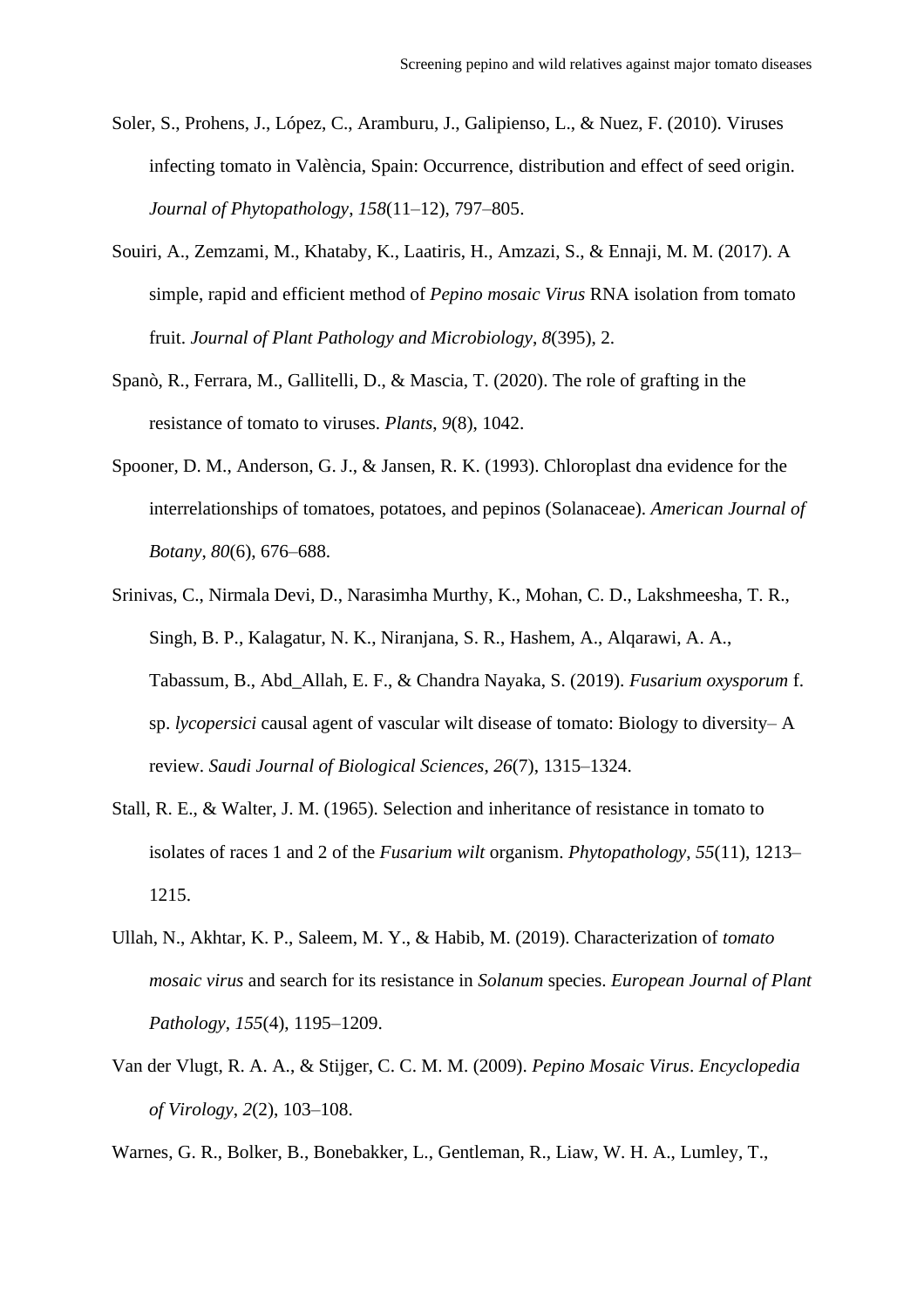Maechler, M., Magnusson, A., Moeller, S., Schwartz, M., & Venables, B. (2016). Package "gplots", *Various R Programming Tools for Plotting Data*.

Wiesner-Hanks, T., & Nelson, R. (2016). Multiple disease resistance in plants. *Annual Review of Phytopathology*, *54*, 229–252.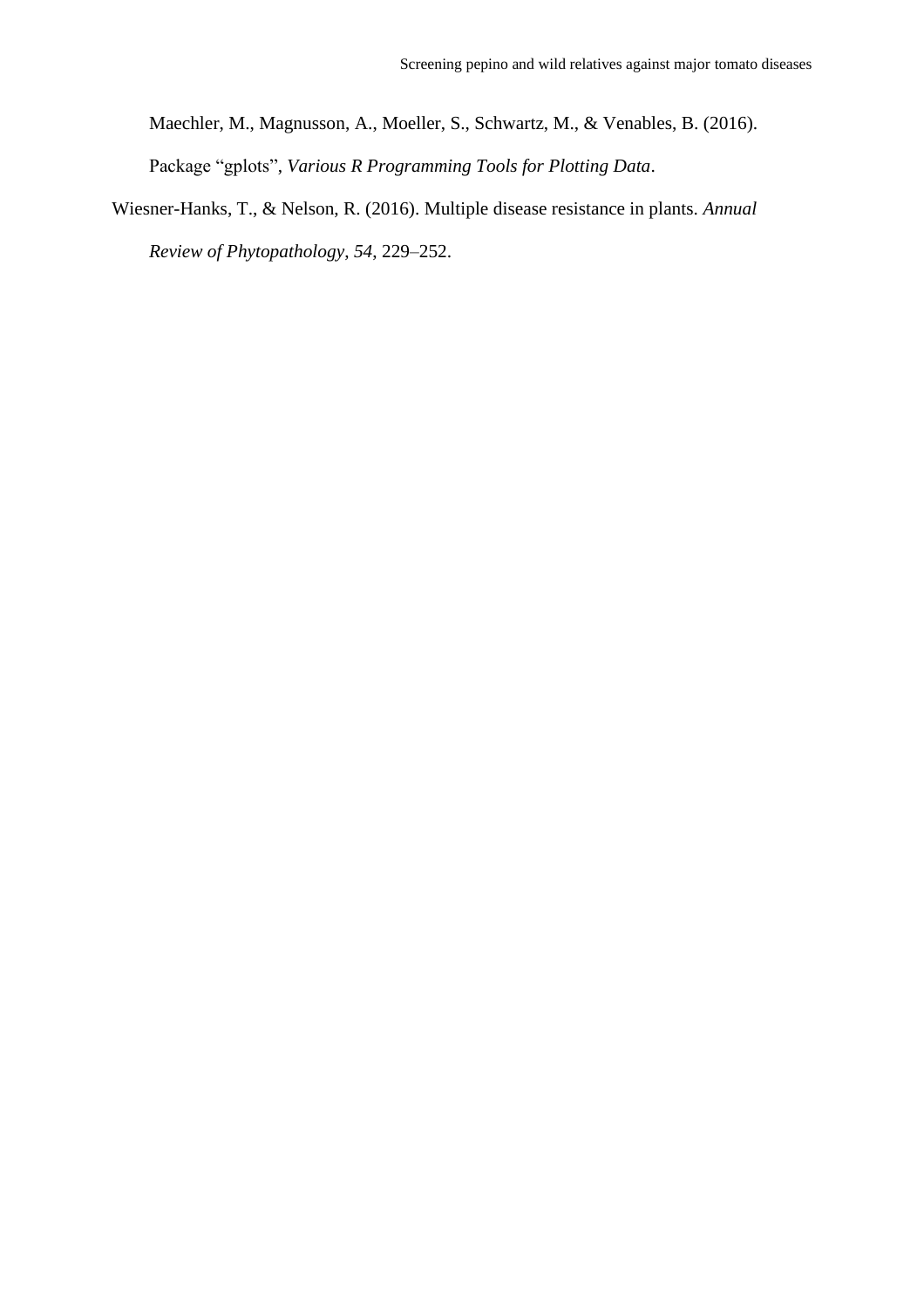# **Tables**

Table 1. Accessions and controls assessed in this study and their respective study code, species,

| Accession                   | Code             |                                |            | <b>FOL</b>  | <b>VE</b>                  | PepMV | <b>ToMV</b> |
|-----------------------------|------------------|--------------------------------|------------|-------------|----------------------------|-------|-------------|
|                             |                  | <b>Species</b>                 | Origin     | $\mathbf n$ | $\mathbf n$<br>$\mathbf n$ |       | $\mathbf n$ |
| Cultivated                  |                  |                                |            |             |                            |       |             |
| $37-A$                      | Mur1             | S. muricatum                   | Ecuador    | 10          | 5                          | 5     | 10          |
| <b>Sweet Round</b>          | Mur <sub>2</sub> | S. muricatum                   | Spain      | 10          | 10                         | 9     | 10          |
| Valencia                    | Mur <sub>3</sub> | S. muricatum                   | Spain      | 10          | 10                         | 5     | $\tau$      |
| $OV-8$                      | Mur4             | S. muricatum                   | Chile      | 9           | 3                          | 8     | 6           |
| Virú                        | Mur <sub>5</sub> | S. muricatum                   | Peru       | 10          | 12                         | 10    | 10          |
| <b>Vetas Verdes</b>         | Mur <sub>6</sub> | S. muricatum                   | Ecuador    | 10          | 12                         | 5     | 6           |
| Wild relatives              |                  |                                |            |             |                            |       |             |
| $EC-40$                     | Car1             | S. caripense                   | Ecuador    | 7           | 7                          | 9     | 10          |
| PI-243342                   | Car2             | S. caripense                   | Ecuador    | 6           | 3                          | 10    | 10          |
| <b>BIRMS1034</b>            | Car3             | S. caripense                   | Ecuador    | 7           | 7                          | 9     | 10          |
| $E-34$                      | Trac             | S. trachycarpum                | Ecuador    | 10          | 10                         | 5     | 10          |
| $E-80$                      | Cati             | S. catilliflorum               | Peru       | 10          | 8                          | 6     | 10          |
| $E-62$                      | Perl             | S. perlongysttilum             | Peru       | 10          | 7                          | 7     | 10          |
| PT-084                      | <b>Base</b>      | S.basendopogon                 | Peru       | 10          | 7                          | 10    | 10          |
| <b>BIRMS1975</b>            | Cane             | S. canense                     | Panama     | 7           | 6                          | 6     | 10          |
| <b>BIRMS1978</b>            | Frax             | S. fraxinifolium               | Costa Rica | 3           | 5                          | 10    | 10          |
| Interspecific hybrid        |                  |                                |            |             |                            |       |             |
| F1 (Sweet Long<br>$x EC-40$ | Hb               | S. muricatum x<br>S. caripense | Spain      | 7           | 11                         | 9     | 10          |
| Susceptible controls        |                  |                                |            |             |                            |       |             |
| Mallorquin                  | <b>MLL</b>       | S. lycopersicum                | Spain      | 10          | 10                         | 18    | 18          |
| Valenciano                  | <b>VLC</b>       | S. lycopersicum                | Spain      | 10          | 9                          |       |             |

geographical origin and number of plants evaluated for each pathogen.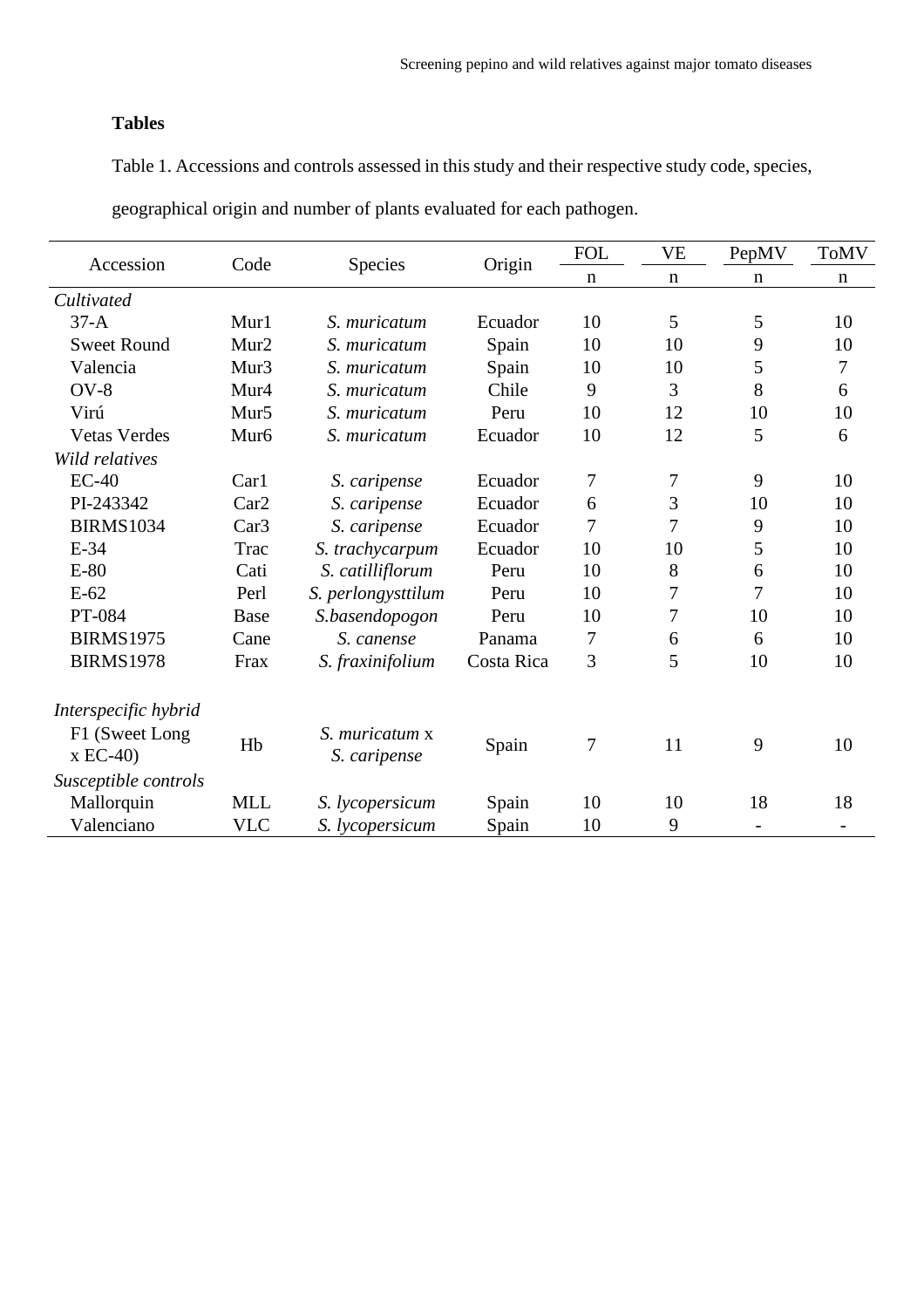Table 2. Mean maximum symptoms index  $(MMSI, \pm SE)$  for symptoms severity registered at any of the dates where measurements were

performed (7, 15, 21, 30) days for FOL and VE and (15, 30, 45, 60) days for PepMV and ToMV, percentage of plants with symptoms and

reaction classification for the pathogens evaluated in this study*.* Resistant (R), tolerant (T), moderately tolerant (MT), and susceptible (S).

|                      | <b>FOL</b>      |                |           | <b>VE</b>       |                |               | PepMV           |                |             | <b>ToMV</b>     |                |               |
|----------------------|-----------------|----------------|-----------|-----------------|----------------|---------------|-----------------|----------------|-------------|-----------------|----------------|---------------|
| Accession            |                 | $%$ of         |           |                 | $%$ of         |               |                 | $%$ of         |             |                 | $%$ of         |               |
| code                 | <b>MMSI</b>     | plants<br>with | Reaction  | <b>MMSI</b>     | plants<br>with | Reaction      | <b>MMSI</b>     | plants<br>with | Reaction    | <b>MMSI</b>     | plants<br>with | Reaction      |
|                      |                 | symptoms       |           |                 | symptoms       |               |                 | symptoms       |             |                 | symptoms       |               |
| Cultivated           |                 |                |           |                 |                |               |                 |                |             |                 |                |               |
| Mur1                 | $0.15 \pm 0.08$ | 100            | T         | $2.00 \pm 0.00$ | 100            | S             | $2.00 \pm 0.00$ | 100            | S           | $1.15 \pm 0.08$ | 100            | ${\mathbf S}$ |
| Mur2                 | $0.00 \pm 0.00$ | $\bf{0}$       | $\bf R$   | $0.50 \pm 0.00$ | 100            | T             | $1.00 \pm 0.00$ | 100            | <b>MT</b>   | $1.80 \pm 0.08$ | 100            | ${\bf S}$     |
| Mur <sub>3</sub>     | $0.10 \pm 0.07$ | 100            | T         | $3.00 \pm 0.00$ | 100            | S             | $2.00 \pm 0.00$ | 100            | S           | $1.57 \pm 0.07$ | 100            | S             |
| Mur4                 | $0.06 \pm 0.06$ | 100            | T         | $0.50 \pm 0.00$ | 100            | T             | $1.00 \pm 0.00$ | 100            | <b>MT</b>   | $2.92 \pm 0.69$ | 100            | $rac{S}{S}$   |
| Mur5                 | $0.15 \pm 0.08$ | 100            | T         | $0.50 \pm 0.00$ | 100            | T             | $2.00 \pm 0.00$ | 100            | S           | $3.15 \pm 0.24$ | 100            |               |
| Mur <sub>6</sub>     | $1.15 \pm 0.25$ | 100            | S         | $1.58 \pm 0.15$ | 100            | $S_{\text{}}$ | $0.50 \pm 0.00$ | 100            | T           | $1.25 \pm 0.11$ | 100            | S             |
| Wild relatives       |                 |                |           |                 |                |               |                 |                |             |                 |                |               |
| Car1                 | $0.00 \pm 0.00$ | $\bf{0}$       | $\bf R$   | $3.00 \pm 0.00$ | 100            | S.            | $0.00 \pm 0.00$ | $\mathbf{0}$   | $\mathbf R$ | $2.75 \pm 0.08$ | 100            | ${\bf S}$     |
| Car2                 | $0.00 \pm 0.00$ | $\bf{0}$       | $\bf R$   | $1.00 \pm 0.17$ | 100            | <b>MT</b>     | $0.95 \pm 0.27$ | 100            | <b>MT</b>   | $2.30 \pm 0.23$ | 100            | ${\bf S}$     |
| Car <sub>3</sub>     | $0.57 \pm 0.57$ | 100            | <b>MT</b> | $1.07 \pm 0.17$ | 100            | S             | $1.28 \pm 0.09$ | 100            | S           | $1.00 \pm 0.00$ | 100            | <b>MT</b>     |
| Trac                 | $0.05 \pm 0.05$ | 100            | T         | $3.00 \pm 0.00$ | 100            | $S_{\text{}}$ | $1.00 \pm 0.00$ | 100            | <b>MT</b>   | $1.50 \pm 0.00$ | 100            | ${\bf S}$     |
| Cati                 | $0.50 \pm 0.00$ | 100            | T         | $2.00 \pm 0.00$ | 100            | S             | $2.00 \pm 0.00$ | 100            | S           | $1.70 \pm 0.08$ | 100            | ${\bf S}$     |
| Perl                 | $0.10 \pm 0.07$ | 100            | T         | $3.00 \pm 0.00$ | 100            | S             | $0.79 \pm 0.18$ | 100            | <b>MT</b>   | $1.50 \pm 0.00$ | 100            | S             |
| <b>Base</b>          | $0.75 \pm 0.08$ | 100            | <b>MT</b> | $2.14 \pm 0.26$ | 100            | S             | $1.00 \pm 0.00$ | 100            | <b>MT</b>   | $1.00 \pm 0.00$ | 100            | <b>MT</b>     |
| Cane                 | $1.50 \pm 0.00$ | 100            | S         | $2.33 \pm 0.21$ | 100            | S             | $3.00 \pm 0.00$ | 100            | S           | $3.00 \pm 0.00$ | 100            | ${\mathbf S}$ |
| Frax                 | $0.17 \pm 0.17$ | 100            | T         | $1.40 \pm 0.22$ | 100            | S             | $3.00 \pm 0.00$ | 100            | ${\bf S}$   | $3.00 \pm 0.00$ | 100            | S             |
| Hb                   | $0.06 \pm 0.06$ | 100            | T         | $0.55 \pm 0.08$ | 100            | <b>MT</b>     | $0.50 \pm 0.00$ | 100            | T           | $1.00 \pm 0.00$ | 100            | <b>MT</b>     |
| Susceptible controls |                 |                |           |                 |                |               |                 |                |             |                 |                |               |
| <b>MLL</b>           | $3.80 \pm 0.20$ | 100            | ${\bf S}$ | $3.00 \pm 0.00$ | 100            | S             | $3.03 \pm 0.07$ | 100            | S           | $2.69 \pm 0.09$ | 100            | S             |
| <b>VLC</b>           | $3.10 \pm 0.46$ | 100            | S         | $3.00 \pm 0.00$ | 100            | S             |                 |                |             |                 |                |               |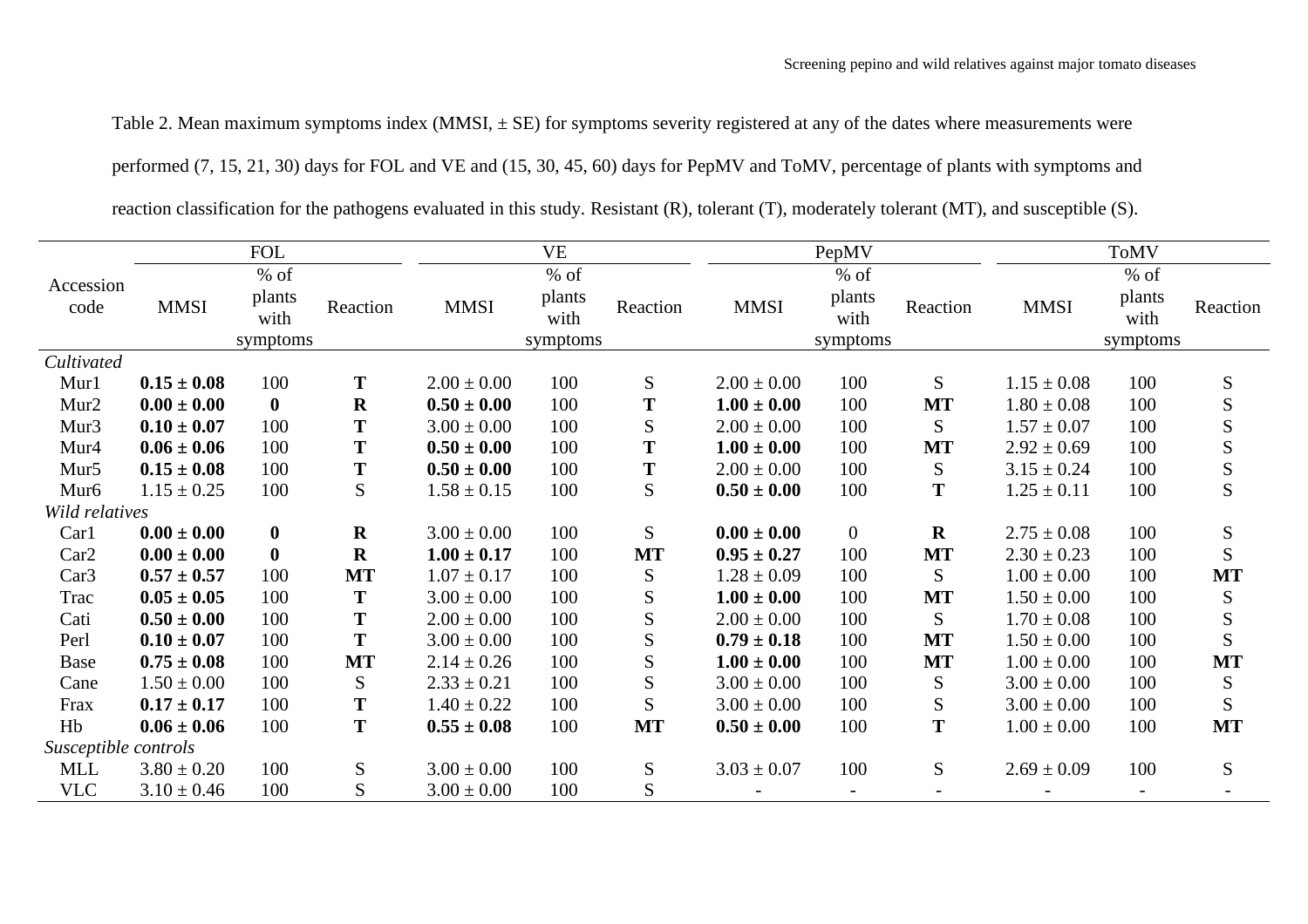Table 3. Mean maximum absorbance (MMA,  $\pm$  SE) at any of the dates where measurements were performed (15, 30, 45, 60) days for PepMV and ToMV, viral accumulation index and total percent of plants with systemic infection measured with DAS-ELISA for the viruses PepMV and ToMV after mechanical inoculation. Samples were considered infected (positive) when absorbance was greater than the threshold value of 0.174 for PepMV and 0.123 for ToMV.

|                      |                 | PepMV                          |                                                    | <b>ToMV</b>     |                                |                                                    |  |  |
|----------------------|-----------------|--------------------------------|----------------------------------------------------|-----------------|--------------------------------|----------------------------------------------------|--|--|
| Accession<br>code    | <b>MMA</b>      | Viral<br>accumulation<br>index | Total % of<br>plants with<br>systemic<br>infection | <b>MMA</b>      | Viral<br>accumulation<br>index | Total % of<br>plants with<br>systemic<br>infection |  |  |
| Cultivated           |                 |                                |                                                    |                 |                                |                                                    |  |  |
| Mur1                 | $2.28 \pm 0.55$ | 0.74                           | 100                                                | $1.27 \pm 0.07$ | 0.68                           | 100                                                |  |  |
| Mur <sub>2</sub>     | $1.43 \pm 0.37$ | 0.47                           | 100                                                | $1.12 \pm 0.15$ | 0.60                           | 100                                                |  |  |
| Mur <sub>3</sub>     | $1.99 \pm 0.48$ | 0.65                           | 100                                                | $1.15 \pm 0.07$ | 0.62                           | 100                                                |  |  |
| Mur4                 | $1.61 \pm 0.42$ | 0.52                           | 100                                                | $1.11 \pm 0.34$ | 0.60                           | 100                                                |  |  |
| Mur <sub>5</sub>     | $2.54 \pm 0.40$ | 0.82                           | 100                                                | $1.08 \pm 0.23$ | 0.58                           | 100                                                |  |  |
| Mur <sub>6</sub>     | $0.30 \pm 0.10$ | 0.10                           | 100                                                | $1.44 \pm 0.04$ | 0.77                           | 100                                                |  |  |
| Wild relatives       |                 |                                |                                                    |                 |                                |                                                    |  |  |
| Car1                 | $0.28 \pm 0.04$ | 0.09                           | 100                                                | $1.54 \pm 0.21$ | 0.83                           | 100                                                |  |  |
| Car2                 | $1.51 \pm 0.45$ | 0.49                           | 100                                                | $2.04 \pm 0.07$ | 1.10                           | 100                                                |  |  |
| Car3                 | $0.44 \pm 0.10$ | 0.14                           | 100                                                | $1.85 \pm 0.10$ | 0.99                           | 100                                                |  |  |
| Trac                 | $1.63 \pm 0.51$ | 0.53                           | 100                                                | $1.76 \pm 0.08$ | 0.94                           | 100                                                |  |  |
| Cati                 | $3.22 \pm 0.14$ | 1.04                           | 100                                                | $2.18 \pm 0.07$ | 1.17                           | 100                                                |  |  |
| Perl                 | $1.63 \pm 0.50$ | 0.53                           | 100                                                | $2.18 \pm 0.06$ | 1.17                           | 100                                                |  |  |
| <b>Base</b>          | $0.60 \pm 0.16$ | 0.19                           | 100                                                | $1.10 \pm 0.08$ | 0.59                           | 100                                                |  |  |
| Cane                 | $3.50 \pm 0.00$ | 1.14                           | 100                                                | $2.54 \pm 0.02$ | 1.37                           | 100                                                |  |  |
| Frax                 | $3.44 \pm 0.06$ | 1.12                           | 100                                                | $2.55 \pm 0.12$ | 1.37                           | 100                                                |  |  |
| Hb                   | $0.41 \pm 0.07$ | 0.20                           | 100                                                | $2.06 \pm 0.08$ | 1.11                           | 100                                                |  |  |
| Susceptible controls |                 |                                |                                                    |                 |                                |                                                    |  |  |
| <b>MLL</b>           | $3.08 \pm 0.34$ | 1.00                           | 100                                                | $1.86 \pm 0.08$ | 1.00                           | 100                                                |  |  |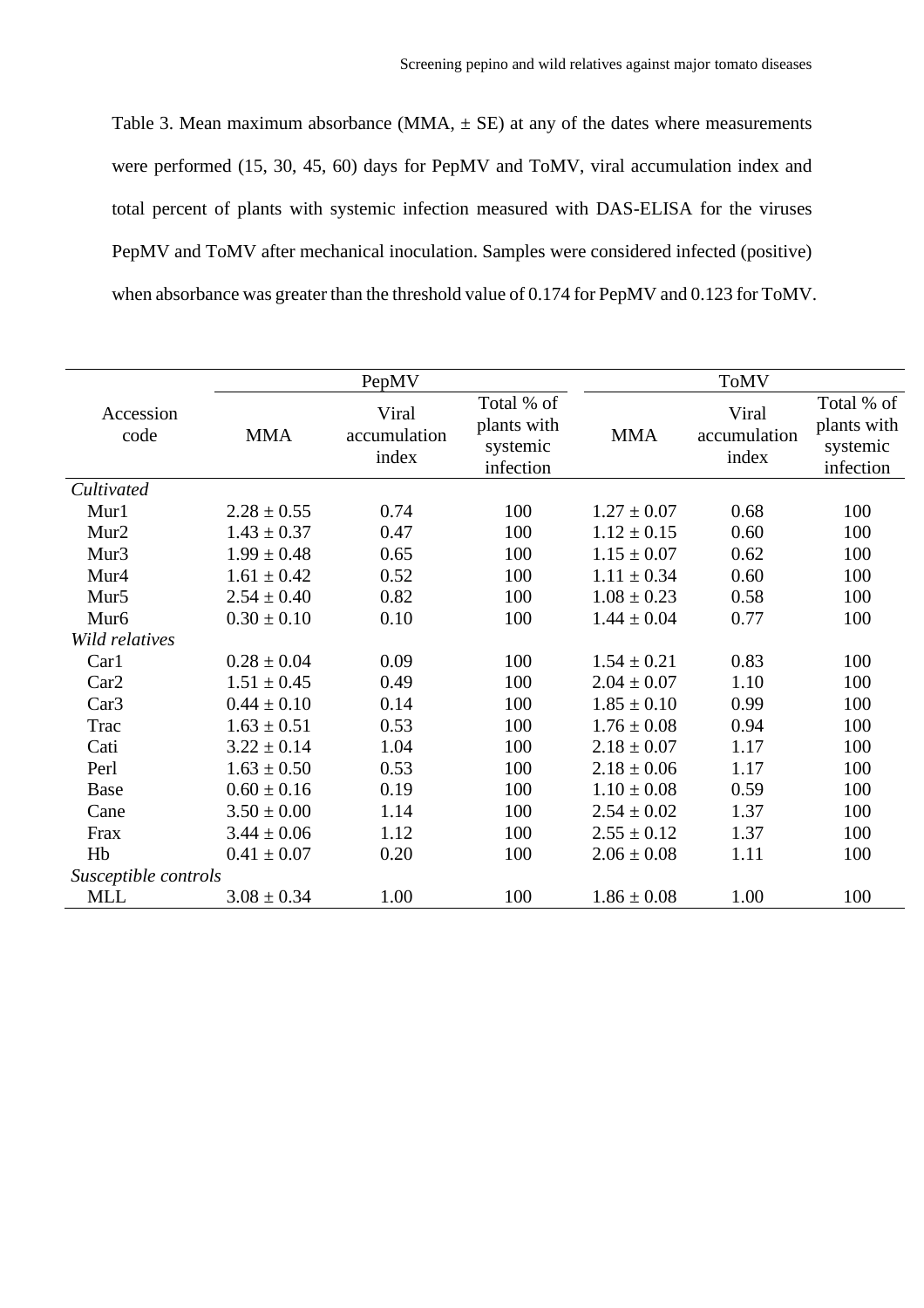# **Figures**



Figure 1. Evolution of the average symptoms index (SI) at 7, 15, 21, 30, 45 and 60 days of cultivated pepino (left) and wild relatives (right) accessions plus tomato controls (MLL and VLC) after inoculation with FOL, VE, PepMV and ToMV.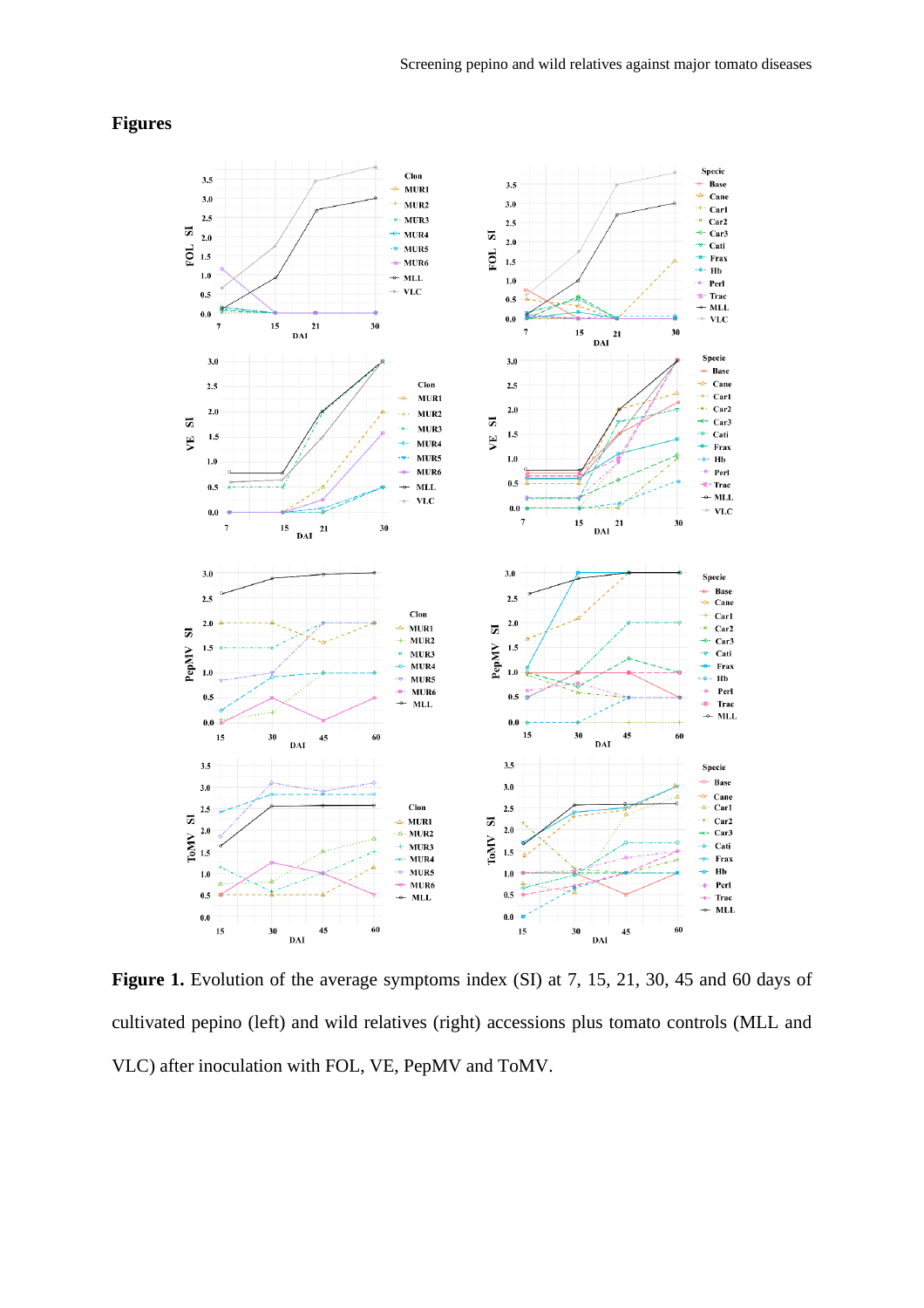

Figure 2. Foliar symptoms in plants at the end of each experiment. A, B, C; plants infected with FOL, Car2 accession plants showing no damage (A), generalized chlorosis in leaves of the Cane accession (B), dead plants of the tomato susceptible control MLL (C). D, E, F; plants infected with VE, Mur5 accession plants showing no damage (D), follicular chlorosis in leaves of the Mur3 accession (E), generalized chlorosis in tomato plants of the susceptible control VLC (F). G, H, I; plants infected with PepMV, Mur6 accession leaves showing no damage (G), crushing in leaves of the Frax accession (H), mild chlorosis and crushing in leaves of the susceptible tomato control MLL (I). J, K, L; plants infected with ToMV, Hb accession leaves showing no damage (J), generalized severe curling and chlorosis at the ends of the leaves of the Frax accession (K), generalized curling and chlorosis in tomato leaves of the susceptible control MLL (L).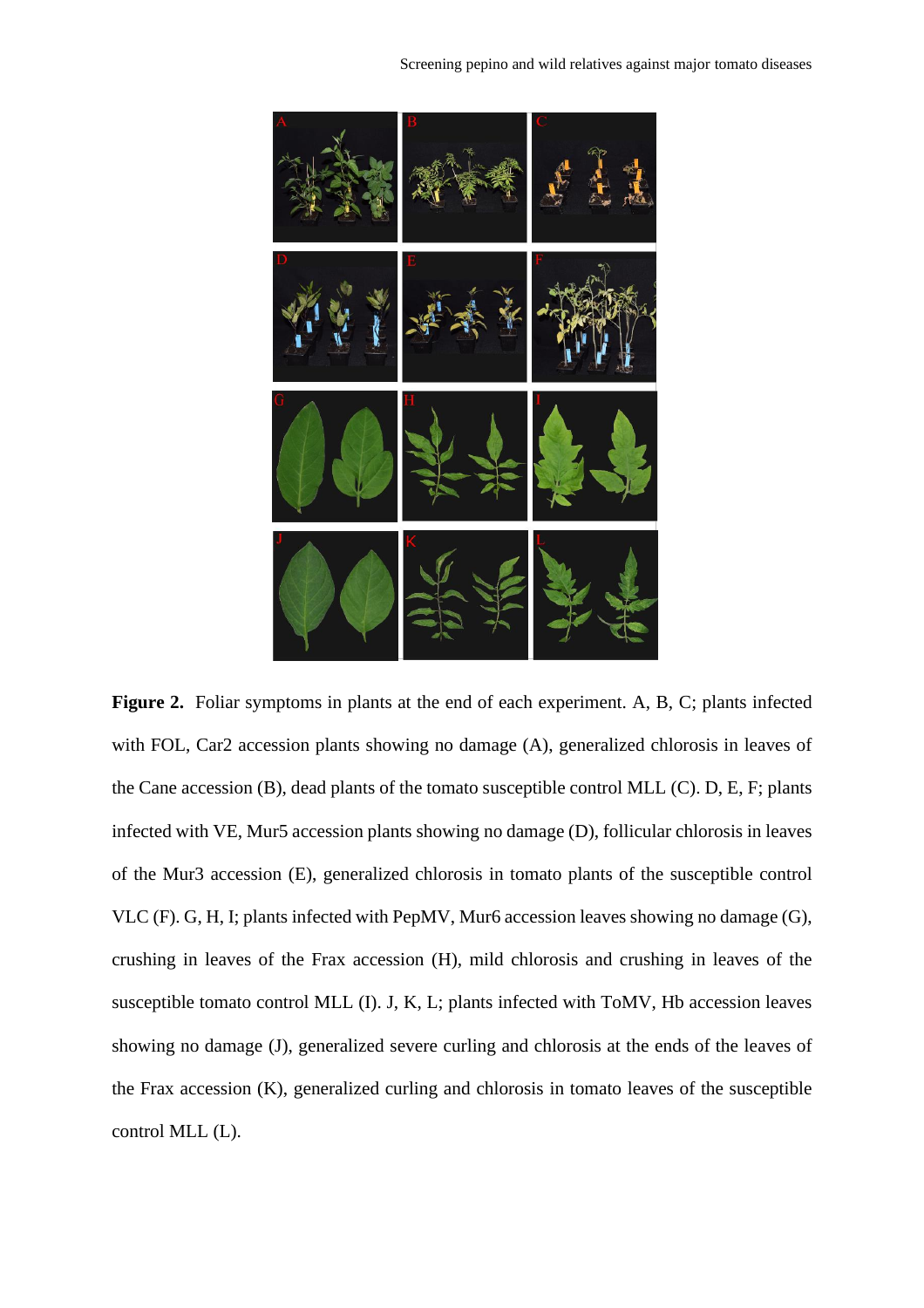

Figure 3. Evolution of mean absorbances of cultivated pepino (left) and wild relatives (right) accessions plus a tomato control (MLL) at 15, 30, 45 and 60 days after inoculation regarding PepMV and ToMV mechanical inoculation. Samples were considered infected (positive) when absorbance was greater than the threshold value of 0.174 for PepMV and 0.123 for ToMV.